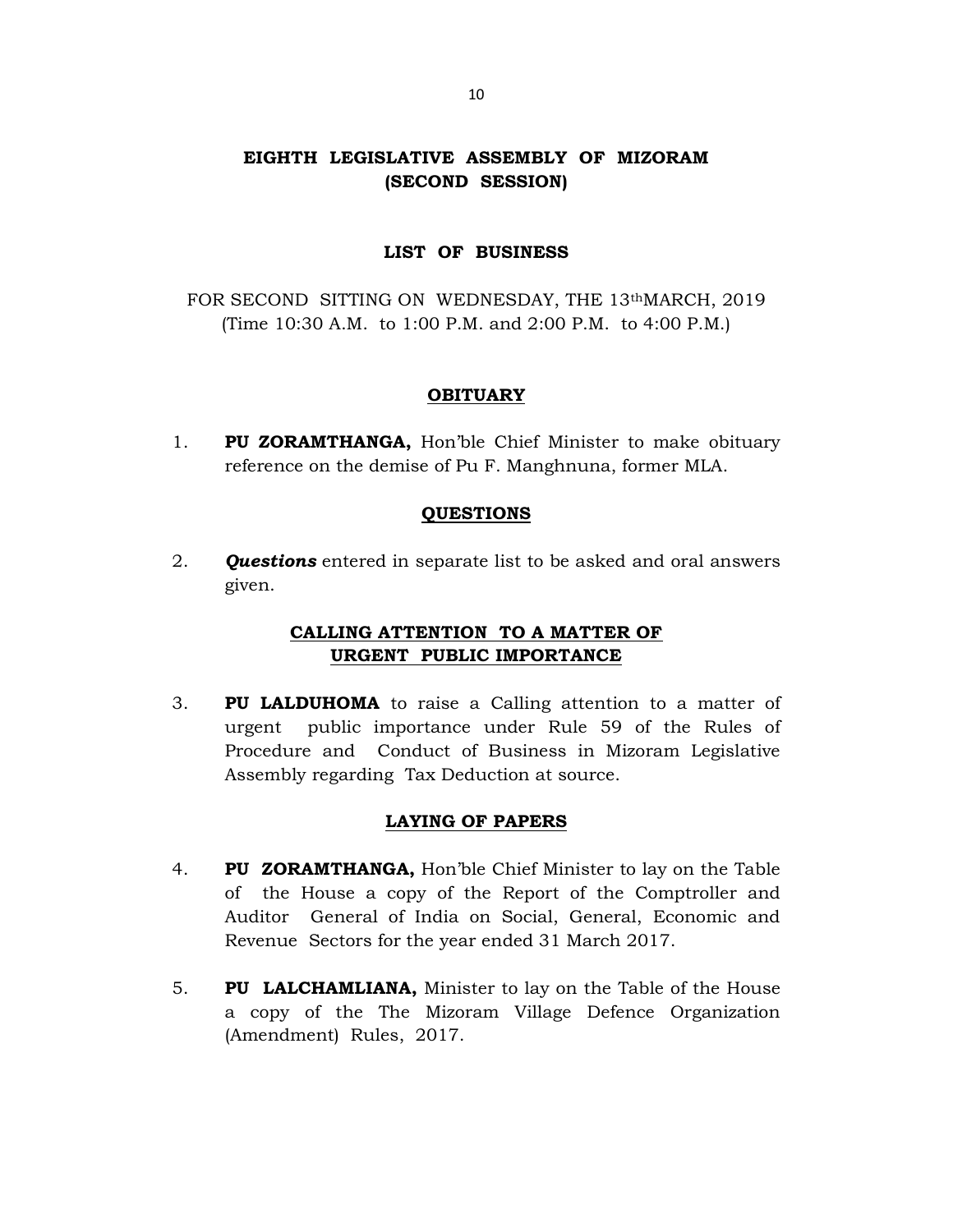- 6. PU R. LALZIRLIANA, Minister to lay on the Table of the House a copy of the 9th Annual Report, 2016-2017 of Joint Electricity Regulatory Commission for Manipur and Mizoram, Aizawl.
- 7. PU TJ. LALNUNTLUANGA, Minister to lay on the Table of the House a copy of The Mizoram Lokayukta Rules, 2016.

# MOTION FOR ELECTION TO FINANCIAL COMMITTEES

8. PU TJ. LALNUNTLUANGA, Minister to move Motion for Election to Financial Committees.

# DISCUSSION ON MOTION OF THANKS

9. Discussion on Motion of Thanks on the Address of the Governor.(to be concluded).

….

S.R. ZOKHUMA Commissioner & Secretary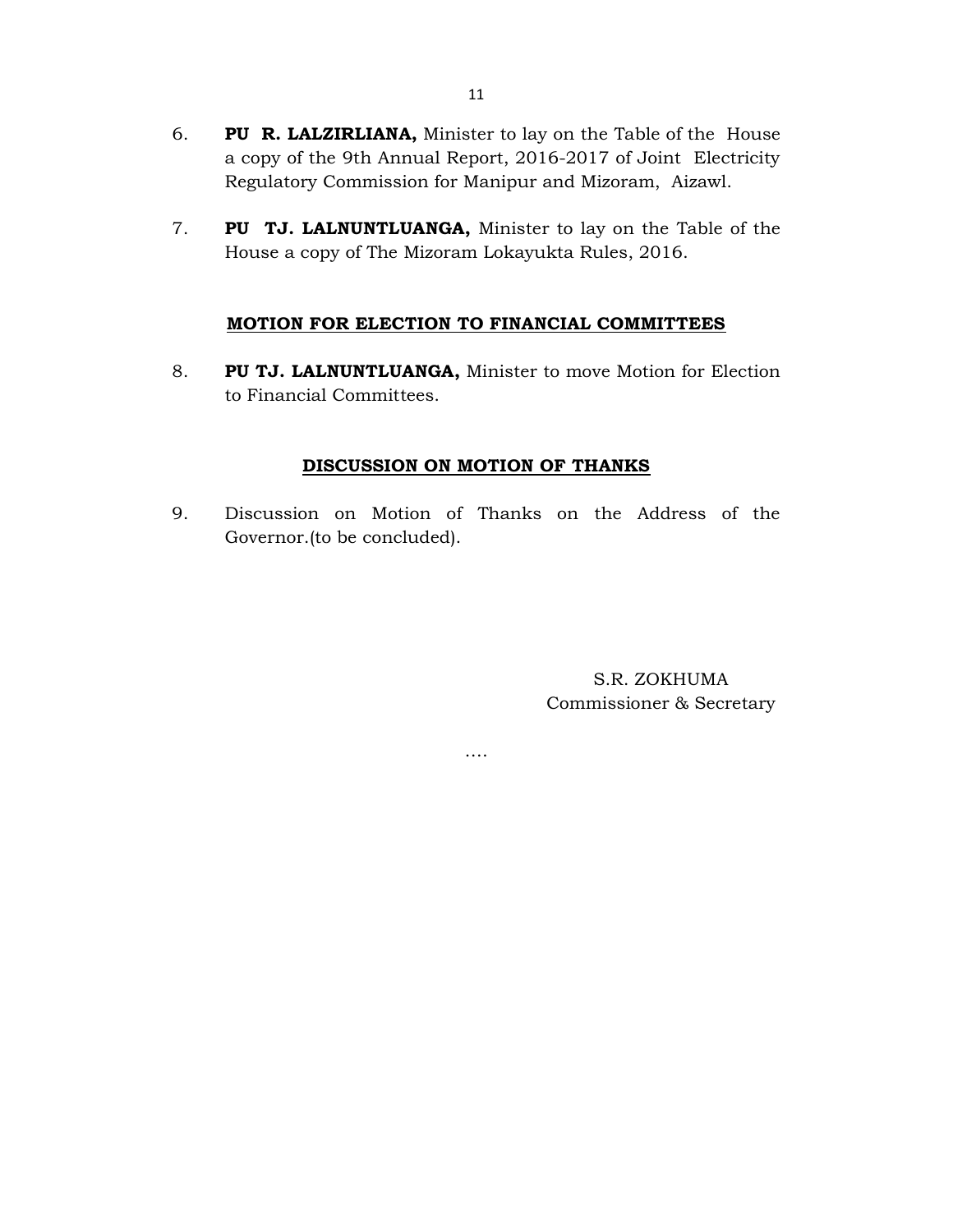**SPEAKER** : But let justice well up like water, Righteousness like an unfailing stream.

Amos 5:24

 Your people will rebuild the ancient ruins and will raise up the age-old foundation, you will be called Repairer of Broken Walls, Restorer of Street as with Dwellings.

Isaiah 58:12

 Today, we have to observe obituary in respect of the hon. ex-Member, Pu F. Manghnuna, who died on the  $11<sup>th</sup>$  January, 2019. Let us now call the hon. Chief Minister to make the obituary reference.

PU ZORAMTHANGA, CHIEF MINISTER: Pu Speaker, I regret to state that today we have to observe obituary in respect of hon. Member Pu F. Manghnuna.

Pu F. Manghnuna demised on the  $11<sup>th</sup>$  January, 2019 at 12:15 AM at Lairam Christian Medical Centre, Lawngtlai. He was the eighth child of Pu F. Saihulha and Pi Chatlemi. He was born on the  $7<sup>th</sup>$  August, 1938 at Saikah Village. He has 7 sisters and 5 brothers. He married Pi H.C. Lawnglaii,  $d$  o Pu Zahia, Paithar Chief on the 29<sup>th</sup> Feb. 1972. They have two sons and two daughters.

He started his education from Saikah Village upto Class IX and completed BA from Shillong. After that, he completed B.Th from Guwahati University. While pursuing his further study, he works on part time as UD/Auditor under AG and as a clerk, under Assam Transport. As a college student in Shillong, he was the founder of Regional Students Association (RSA); he served as the first president and held the post for 4 successive terms.

 Pu F. Manghnuna was appointed as the President of PawiLakher Region Congress on the  $6<sup>th</sup>$  September, 1969 by the Assam Chief Minister, Pu BP Chaliha, and then begins his journey of Politics.

He held the post of MDC for 5 terms, 4 terms as CEM and 1 term as Chairman. He was elected as MLA on the  $2<sup>nd</sup>$  Mizoram Legislative Assembly in 1989 from Lawngtlai constituency. During his tenure as MLA, he was Board Chairman of MIFCO.

Pu F. Manghnuna was admitted at Aizawl Civil Hospital in April, 2017. On the  $13<sup>th</sup>$  January, 2018, he was taken to NEIGRIMS, Shillong and was diagnosed of pancreatic cancer. Later, he was taken to Mumbai and Kolkata for treatment. Pu Manghnuna was admitted at LCMC hospital, Lawngtlai for Chemotherapy. On 3<sup>rd</sup> December, 2018, he was readmitted in the same hospital due to dysentery and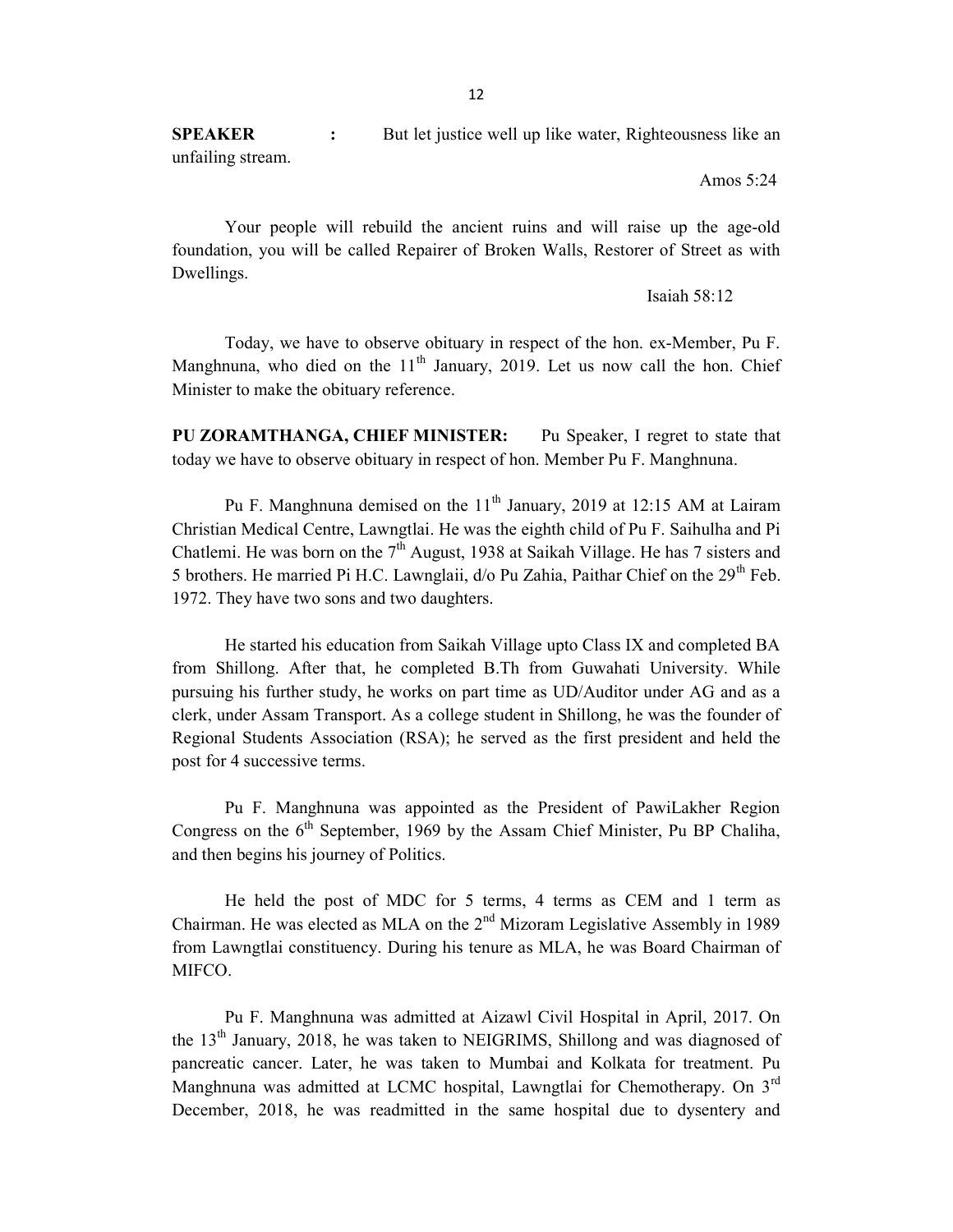unfortunately on  $11<sup>th</sup>$  January, 2019 at 12: 25 pm he succumbs to his illness.

Pu Manghnuna was known to almost everyone; he was a true leader in Politics as well as in the church society. It is unfortunate to lose a person of his stature and is a great lost for the state as well. That is all I can say, Pu Speaker. Thank you.

SPEAKER : Pu H. Biakzaua, the hon. Member from Lawngtlai East Constituency.

PU H. BIAKZAUA : Pu Speaker, thank you. As we have listened, Pu F. Manghnuna is a renowned and respectable leader. Like hon. House Leader has mentioned about his Political career, he held 8 years and 7 months as CEM of LADC but unable to held his term in full.

 He had several political achievements in Lai Autonomous District Council such as fund for District Council which was only ₹26 lakhs was raised to ₹130 lakhs with his zealous effort as CEM.

 Pu Manghnuna is a well disciplined in every aspect of life, there was so much to learn from him and to look up too. It is disheartening that today we have to observe his obituary in this august House. It really is a great loss. Thank you.

SPEAKER : Pu KT Rokhaw.

PU K.T. ROKHAW : Pu Speaker, thank you for allowing me to speak as we observe obituary on Pu F. Manghnuna. Hon. House Leader has highlighted in details about Pu F. Manghnuna. Yet, I would like to add few points as well.

 Pu Speaker, Pu F. Manghnuna grew up in a huge family with 7 brothers and 5 sisters. He himself had two daughters and two sons.

 While attending College in St. Anthony's College, he worked as clerk in Assam Transport Corporation to support himself. As we have heard, he was the founder of Pawi-Lakher Regional Association. He held two top posts of his District Council and also among the founders of Lairam People Party (LPP) and was the President. He was Vice President of Lai District Congress Committee. He was a man who was able to convince people and of large hearted. It is a great loss for the people of Chhimtuipui District. Thank you.

SPEAKER : Pu Lalduhoma.

PU LALDUHOMA : Pu Speaker, as we have heard, Pu F. Manghnuna is a prominent politician of Lairam. During his tenure as the President of Lairam People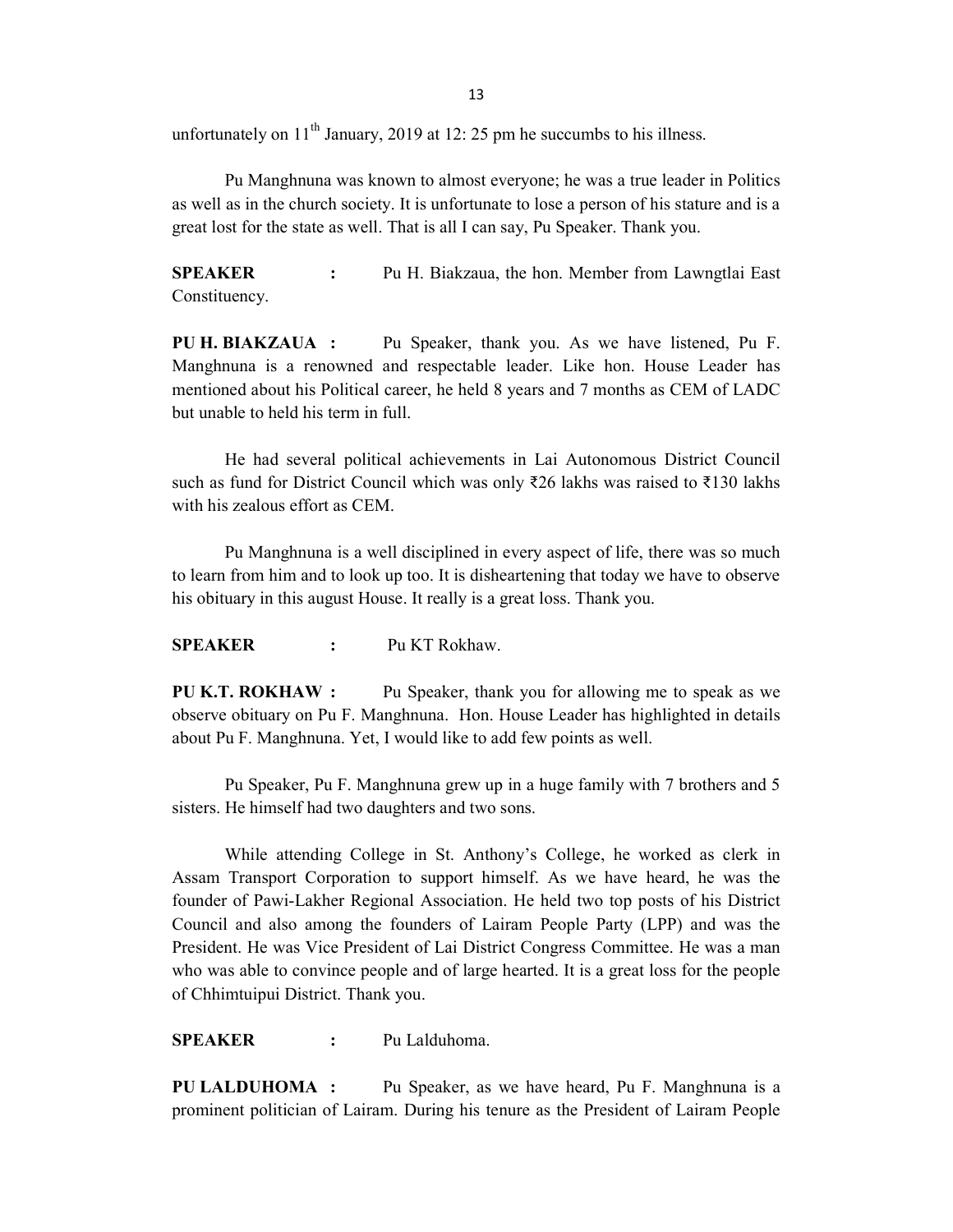Party, I have followed him around and know him on personal level. He was a man of dignity with focused ambition and determination with will to walk on the street barefoot. As he grows old, he still was involved in Lairam politics as younger generations often goes to him for advice. It is a great loss. I pray that God be with the departed family. Thank you.

SPEAKER : We will now all stand up in silence to observe 1 minute as a mark of respect.

 We will now move on to Question Hour. In the previous ministry, 2 supplementary questions were taken up. Are we satisfied with this? Now let us call the hon. Member Pu Duhoma to ask question.

PU LALDUHOMA : Pu Speaker, will the hon. Home Ministry be pleased to state-

- a) If there is any state fulfilling the Supreme Court judgment in regard to Pay & Allowance of Home Guard? If so, which state are they?
- b) What step has been taken by the Govt. of Mizoram in this regard?

SPEAKER : I invite the hon. Minister, Pu Lalchamliana to answer the question.

PU LALCHAMLIANA, MINISTER: Pu Speaker, the answer is as follows:

- a) The Govt. of Mizoram does not have record as to whether other states fulfilling judgment order of the Supreme Court in regard to Pay & Allowance of Home Guard.
- b) There is the ongoing proposal of the Govt. to upgrade Home Guard pay.

SPEAKER : Supplementary Question.

PU LALDUHOMA : Pu Speaker, Supreme Court judgment is dated back in 2015. As per Google, there are several states fulfilling the said judgment. Since there was a short span of time to collect information from the department, I would like to ask if the matter is pursued; and, if our government can fulfill the Supreme Court judgment as soon as possible.

SPEAKER : To answer the question, let us call the hon. Minister.

PU LALCHAMLIANA, MINISTER: Pu Speaker, Home Deptt. made a proposal for fulfilling the Supreme Court order but the PRU is rejected by Finance Deptt. due to lack of fund. In this new Ministry, the same is again submitted to Finance Deptt. and is now in process. Since the strength of Home Guard is only 1079, we expect the finance Deptt. to accept the proposal since it is Supreme Court order.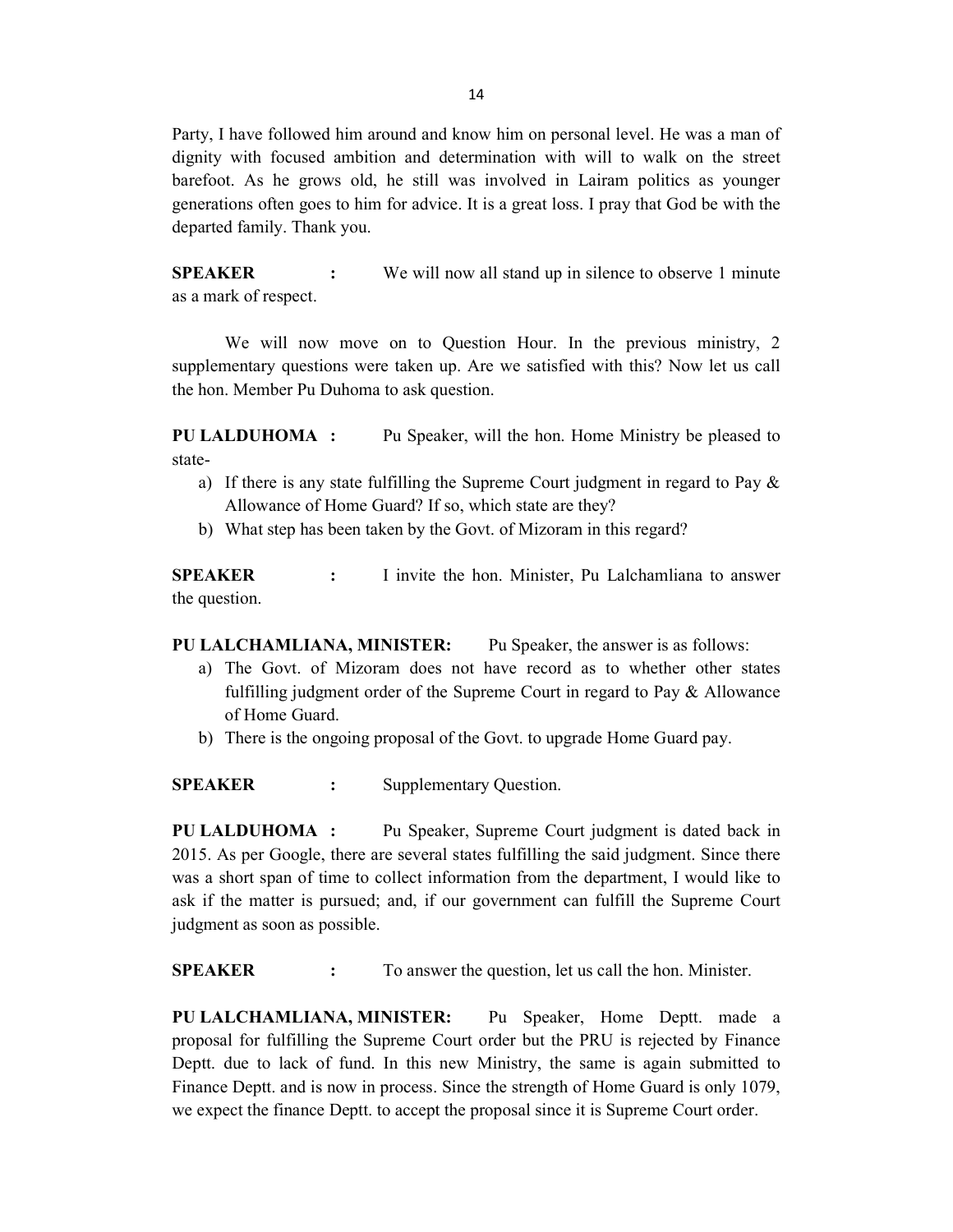**SPEAKER** : To ask the next question is Pu Vanlathlana.

Dr. VANLALTHLANA: Pu Speaker, thank you. Will the hon. Minister of District Council & Minority Affairs Deptt. be pleased to state -

- a) If CAG Report is laid every year in Chakma Autonomous District Council?
- b) If not, what is the reason?

SPEAKER : To answer the question, let us now call the hon. Minister, Pu R. Lalzirliana.

PU R. LALZIRLIANA, MINISTER: Pu Speaker, to answer the question of the hon. Member Pu Vanlalthlana –

CAG Report is laid every year on the first day of the Session of Chakma Autonomous District Council.

SPEAKER : Supplementary question from Pu Vanlalthlana.

Dr. VANLALTHLANA: Pu Speaker, up to which year it has been laid?

SPEAKER : Let us call the hon. Member, Pu Zodintluanga.

PU ZODINTLUANGA RALTE: Due to declaration of MP election, appointment order of the Nominated Members of Chakma Autonomous District Council was released yesterday. Will this order be cancelled since it is barred by the Model Code of Conduct?

SPEAKER : Pu KT Rokhaw.

PU K.T. ROKHAW : Pu Speaker, my question is - If there is any new village within Chakma Autonomous District Council formed for the settlement of Chakma foreigners from Bangladesh.

PU R. LALZIRLIANA, MINISTER: Pu Speaker, the answer is as follows -

 CAG Report is not received every year. It is received for the period 2009-2010 to 2014-2015 and any reports have been laid in the Session on 11.12.2017. CAG Report of 2015-2016 highlighted the misused of 1.2 crore fund. DC & MA issued a notice to clarify and order for clarification was sent to AG office on 9.1.2017. And, on 3.7.2017, answer was given by the Mizoram Legislative Assembly Secretariat and was then settled. As per CAG Report, 2016-2017, 2.87 crore was utilized for the purpose of Lawngpuighat-Kulurchuleya road which had not been mention previously. The clarification was given to AG office on 16.5.2018.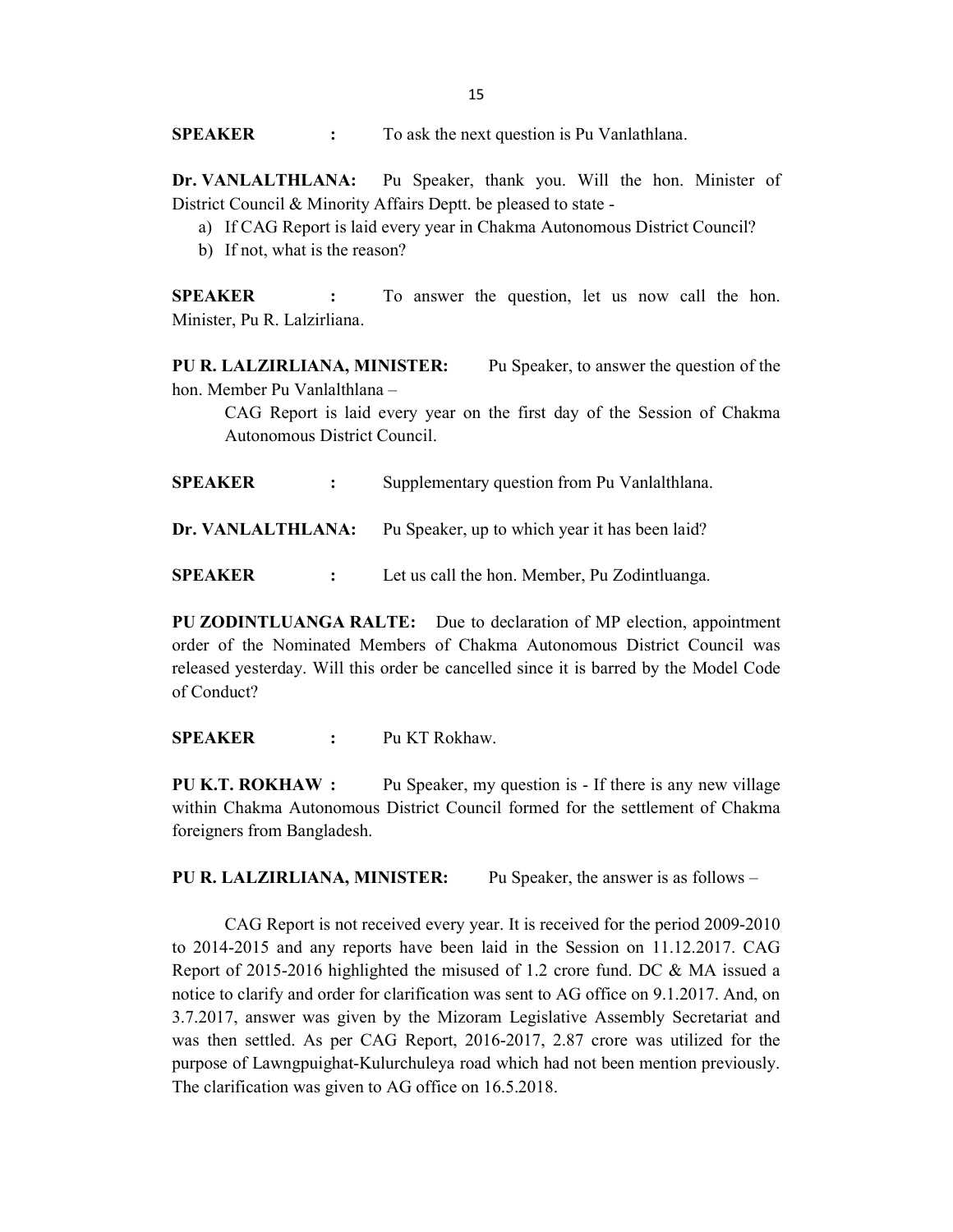16

The AG Report has further highlighted inappropriate appointment being made and clarification was then given on 23.1.2018 to AG office. Pu Speaker, there is information of several inappropriate appointments made in the Autonomous District Councils and permission for enquiry has been seek to Governor.

 In regard to Pu Zodintluanga's question, it will be withdrawn if the law does not permit and then released when required.

 As of Pu KT Rokhaw's question, no new village has been formed after the MNF party formed the Ministry.

**SPEAKER** : Pu Lalduhoma to ask starred Question No 3. Let us call the hon. Member.

PU LALDUHOMA : Pu Speaker, thank you. Will the hon. Minister of PHE be pleased to state -

- a) If there is any step being taken for Neihloh Water Supply Scheme?
- b) Whether there is a proposal for pumping of Sihphir Well?

SPEAKER : As the concerned Minister is absent, let us call the hon. Chief Minister to answer in his behalf.

PU ZORAMTHANGA, CHIEF MINISTER: Thank you, Pu Speaker. The answer to Pu Lalduhoma's question is as follows –

- a) Under National Rural Drinking Water Programme, Rain Water Harvesting Scheme is being implemented for Neihloh water supply.
- b) As for Sihphir well, survey is going on if solar pump is applicable.

SPEAKER : Any Supplementary question?

PU LALDUHOMA : Pu Speaker, Neihloh is of the most scarcity of water in Mizoram where as Sihphir well was damaged by landslide. I request if immediate action could be taken.

SPEAKER : Supplementary question from Pu BD Chakma.

PU B.D. CHAKMA : Pu Speaker, thank you. I ask if there is any proposal to implement Chawngte Greater Water Supply Scheme.

**SPEAKER** : Hon. House leader to give the answer.

PU ZORAMTHANGA, CHIEF MINISTER: Pu Speaker, thank you. We were not in the ministry for a couple of years and now we have only begun. Supply of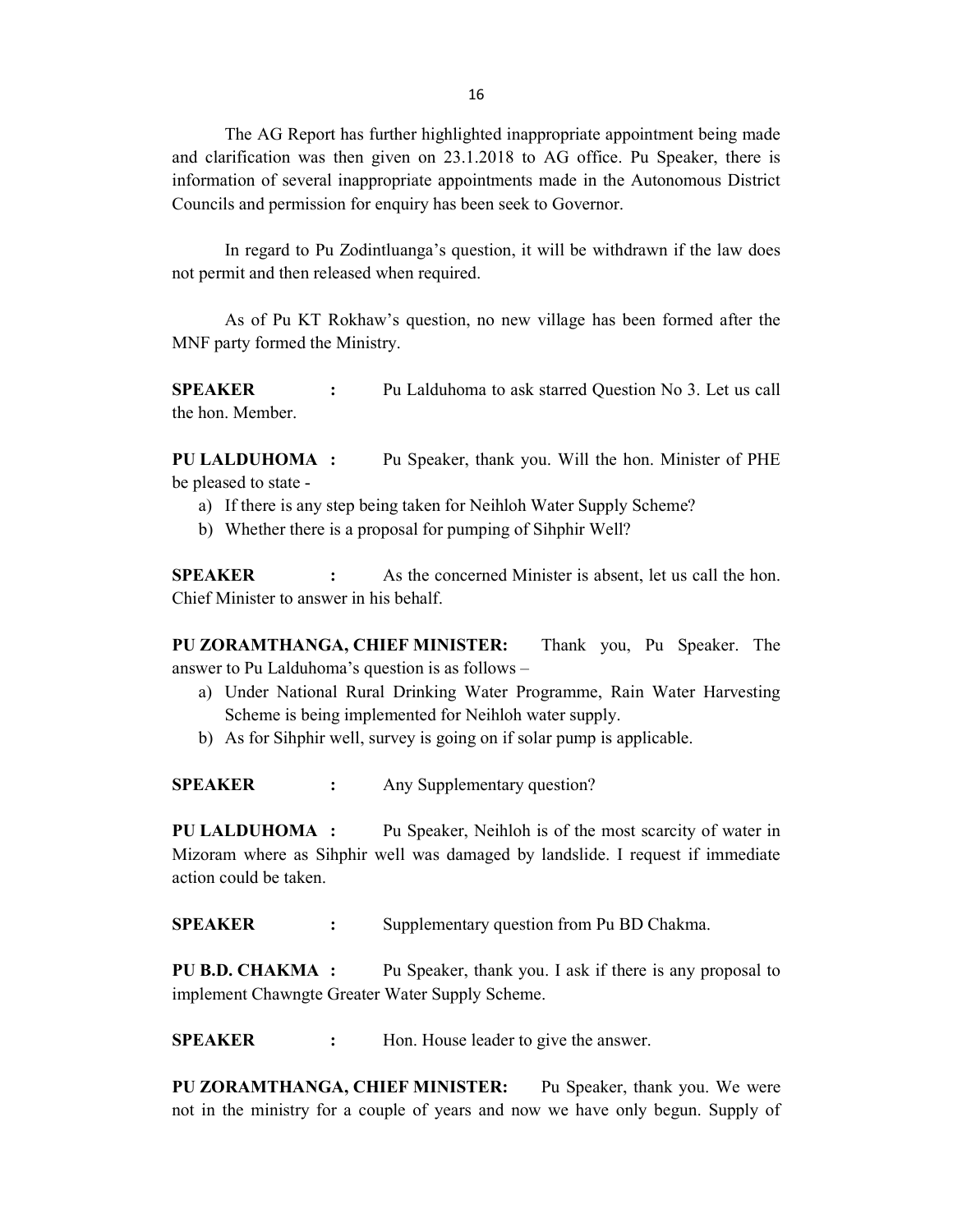drinking water will be a priority and adequate measure will be taken for Neihloh, Sihphir and Chawngte.

SPEAKER : Let us call the hon. Member, Pu Lalduhoma.

PU LALDUHOMA : Pu Speaker, thank you. Will the hon. Minister PWD be pleased to state-

- a) Length of the ongoing construction of Neihloh road?
- b) Who is the contractor?
- c) The estimateamount?
- d) Target date of completion?
- e) If it will be done with black top?

SPEAKER : Let us call the hon. Minister to answer the question.

PU ZORAMTHANGA, CHIEF MINISTER: Pu Speaker, the answer is as follows –

- a) 0.00 kmp 9.89 m
- b) H. Zoremthanga, ChhingaVeng.
- c) The estimate amount is ₹1610.25 lakh.
- d)  $8^{th}$  October, 2019.
- e) It will be done with black top.

SPEAKER : Supplementary question from Pu Lalduhoma.

PU LALDUHOMA : Pu Speaker, under which division the construction work is included? Why is the lengthier approach being taken when there is a shortcut?

SPEAKER : To answer the question, let us call the hon. House Leader.

PU ZORAMTHANGA, CHIEF MINISTER: Pu Speaker, due to compensation demanded by Pu Zakhuma for encroachment of his land, the route was diverted via Kanghmun South.

SPEAKER : Dr. ZR Thiamsanga.

Dr. ZR. THIAMSANGA: Pu Speaker, my question is if the government has taken any proposal for up-gradation of roads.

SPEAKER : Pu C. Lalsawivunga.

PU C. LALSAWIVUNGA: Pu Speaker, who is the contractor of Seling -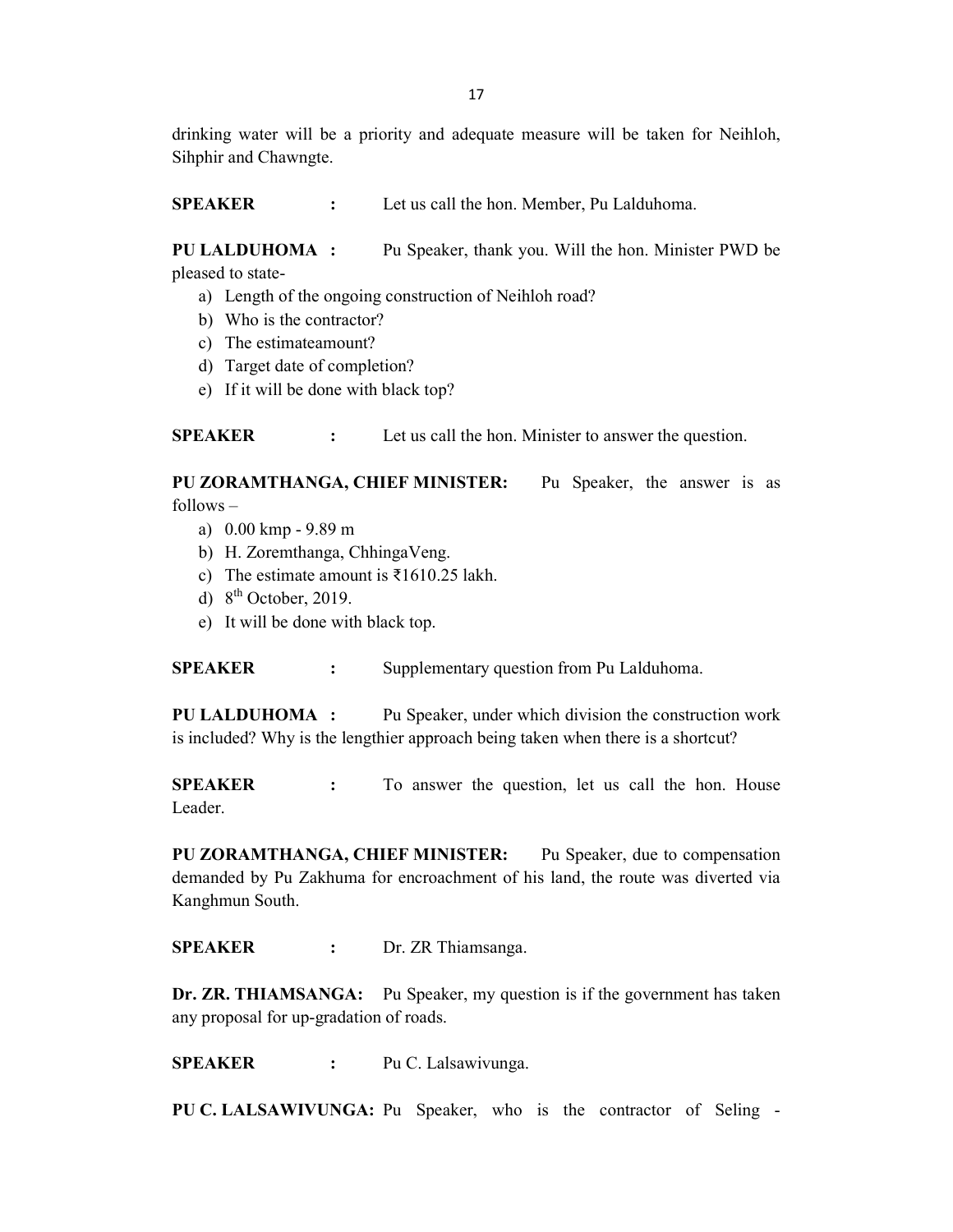Champhairoad? What is the proposed time for completion? What is the maintenance period as per MoU?

**SPEAKER** : I call upon the hon. Chief Minister to give the answer.

PU ZORAMTHANGA, CHIEF MINISTER: Pu Speaker, in regard to Pu Thiamsanga's question, there is a proposal to upgrade roads before rainy season with whatever fund available.

 As for hon. Member's question in regard to contractor, we were not in the ministry for 10 yrs and we have come back now only. So, I have not been able to collect such information as of now.

SPEAKER : To ask starred Question No. 5 is the hon. Member, Pu Lalduhoma.

PU LALDUHOMA : Pu Speaker, will the hon. PHE Minister be pleased to state-

- a) When water supply will be given to Hermon and its surrounding areas ofThenzawl?
- b) If there is any proposal for gravitation water supply scheme at Ayush and Tualvung locality ofThenzawl?

SPEAKER : Let us call hon. Minister to answer the question.

PU ZORAMTHANGA, CHIEF MINISTER: Pu Speaker, the answer is as follows-

- a) Construction of distribution line for Hermon Thenzawl is going on under NEDP and connection will be given as soon as the work is completed.
- b) There is no proposal for gravitation water supply scheme for Ayush locality of Thenzawl. However, extension of distribution system is in progress.

SPEAKER : Supplementary question.

PU LALDUHOMA : Pu Speaker, will the distribution line be completed within three months? Pu Speaker, there is a convenient location for construction of tanky on a hill opposite to Ayush hospital. I request the department to look into the matter and consider the suggestion.

My next question is how long it will take for extension of PHE pipe line.

SPEAKER : Pu Vanlalhlana to ask Supplementary Ouestion.

PU VANLALHLANA: Pu Speaker, my Supplementary Question is - What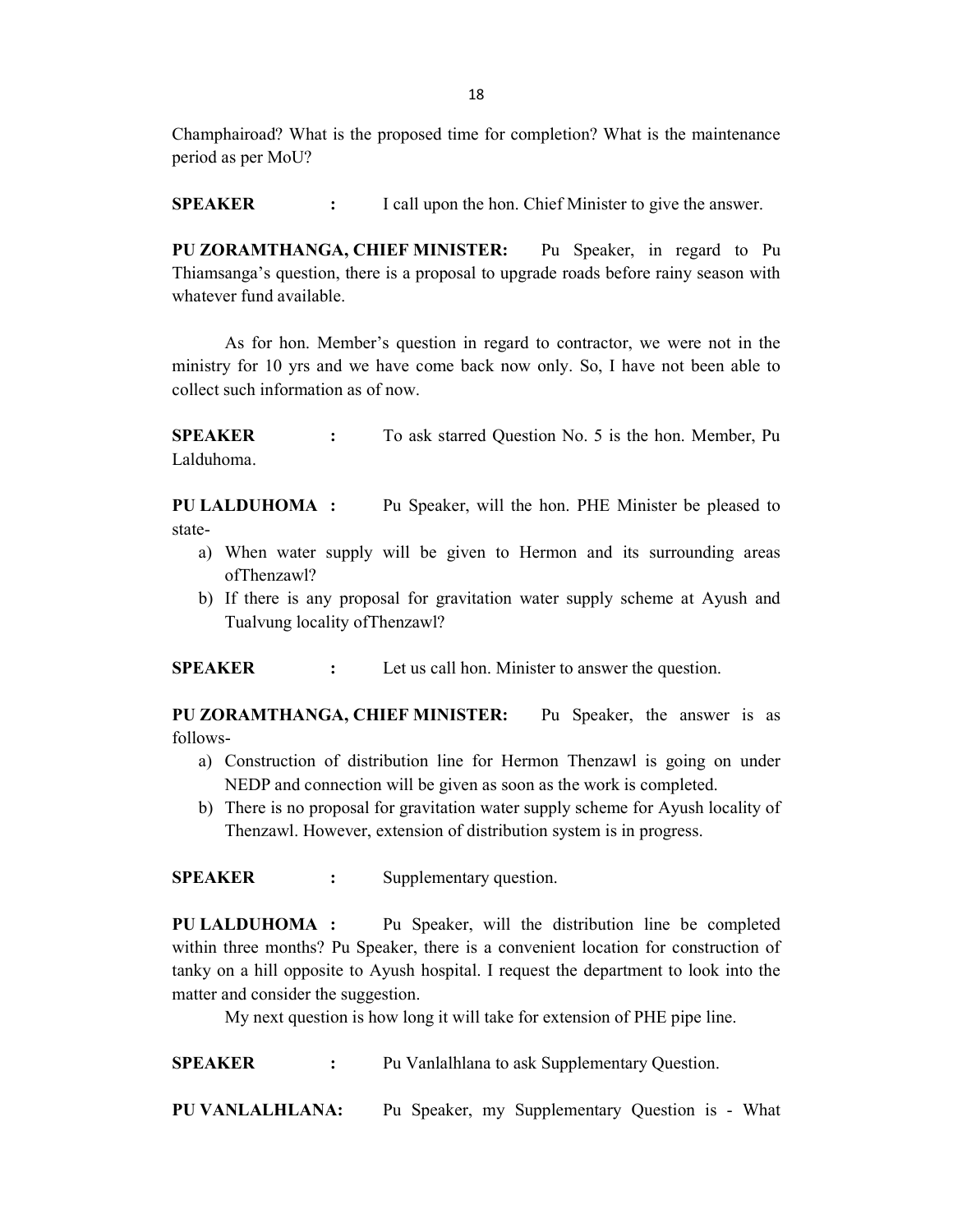proposal has been taken by the government to alleviate the problem of scarcity water in DurtlangLeitan and Durtlang North where there are around 30 households without water connection?

SPEAKER : Let us now call hon. Member, Pu Andrew H. Thangliana.

PU ANDREW H. THANGLIANA: Pu Speaker, the reservoir between Serkhan - Bagha road needs filtration system. I request if it could be rectified.

SPEAKER : If the hon. House Leader could answer the questions.

PU ZORAMTHAGA, CHIEF MINISTER: Pu Speaker, what is the question in regard to Bukpui?

PU ANDREW H. THANGLIANA: Pu Speaker, if filtration system could be rectified.

PU ZORAMTHANGA, CHIEF MINISTER: The department will be instructed to look into the matter. In regard to Pu Hlana's question, we will try and provide a new connection.

As for Pu Duhawma's question regarding gravitation source of water supply, the department will look into the matter. As for duration of extension of connection, we will instruct the department to complete as soon as possible.

**SPEAKER** : Question hour is over. We will now move on to the next list of business i.e. Calling Attention Motion. Hon. Member Pu Lalduhoma has moved Calling Attention as per rules. Now, let us call him to proceed.

PU LALDUHOMA : Pu Speaker, Thank you, for allotting me time for Calling Attention.

 It is regarding tax deduction at source. As per the Income tax Act 1961, section 10 (26), tribal are exempted from income tax. Tribal are specially safeguarded by Articles 366, clause 25 of the Indian Constitution. As per para 20, Part 1 and Part II of the Sixth schedule, there are four types who are exempted from tax such as tribal living in Arunachal Pradesh, Manipur, Mizoram, Nagaland and Tripura, those who are included in the notification issued by Assam Governor in 1951 and the Ladakh of Jammu & Kashmir.

 Pu Speaker, in spite of not being included in the tax Act 1961, Section 194(A), Ministry of Finance, the Govt. of India issued a notification to State Bank of India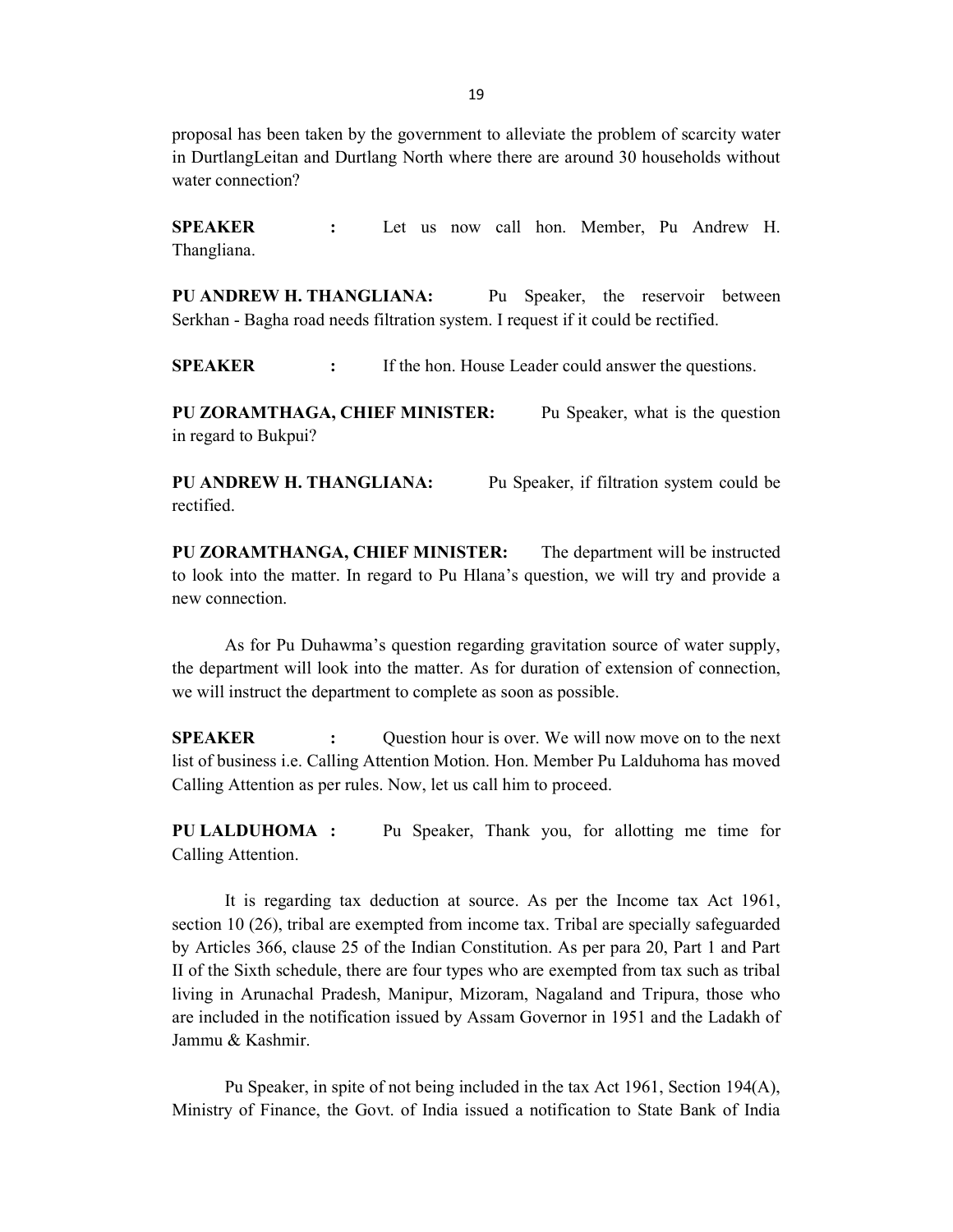that it should deduct 10% annual interest from its entire customer whether tribal or non-tribal. As such, the case, all Govt. employees and customers of Mizoram will have to pay income tax. According to this order/notification, those who have tax exemption certificate will be exempted with one year validity of such and be renewed after every one year. In order to acquire this certificate, one has to go to Silchar every year for renewal and fund for the renewal will go to Ministry of Finance, Govt. of India and not SBI. In the case of SBI customer who is willing to transfer his account to other Banks, the Ministry of Finance may instruct such Banks to deduct 10% from such customer as well.

 With your permission, Pu Speaker, I would like to quote the answer made by the Minister of State for Finance in Rajya Sabha that "gradual phasing out various exemptions existing in the income tax Act, no proposal for extending such exemptions to tribal of the rest of the country is under considerations". This clearly indicates intention of the central Govt. Central Govt. of the present Ministry is so eager to invade the safeguard that we have as per Sixth schedule of the Constitution. This therefore is a serious matter. Our government, in coordination with other North-Eastern States should approach the authority in this regard. We are battling with Citizenship Amendment Bill as intention of the present Ministry in the central is clear; thus, we should safeguard ourselves. I request the ruling party to join hands any group in removing the Ministry at the central. Thank you.

SPEAKER : Let us now call the hon. House Leader.

PU ZORAMTHANGA, CHIEF MINISTER: Pu Speaker, we all seems to be aware from the light of Calling Attention Motion of our being exemption from income tax. If there is a new notification being issued, the government will look into the matter and necessary step will be taken.

SPEAKER : This kind of Motion is not for discussion. So, we will move on to the next list of business, Laying of Papers. Let us now call hon. Chief Minister to lay on the table of the House copy of "Report of the comptroller and Auditor General of India on Social, General Economic and Revenue Sectors for the year ending 31<sup>st</sup> March, 2017."

PU ZORAMTHANGA, CHIEF MINISTER: Pu Speaker, with your permission and of the House, I lay copy of "Report of the comptroller and Auditor General of India on Social, General, Economic and Revenue Sectors for the year ending  $31<sup>st</sup>$ March, 2017".

SPEAKER : Let the copy be distributed.

Let us now call Pu Lalchamliana, Hon. Minister to lay on the table of the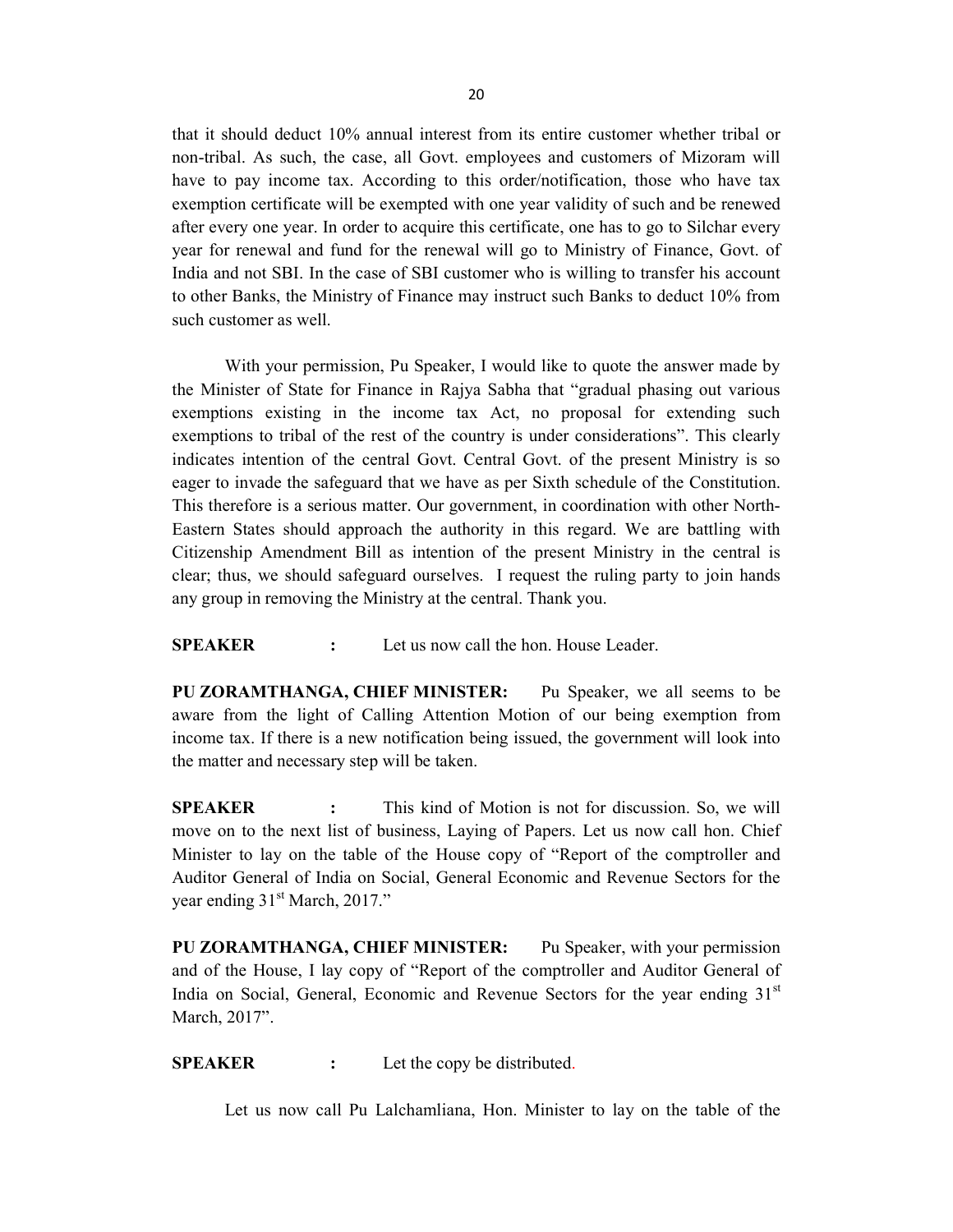House the copy of "The Mizoram Village Defense Organization (Amendment) Rules, 2017".

PU LALCHAMLIANA, MINISTER: Pu Speaker, with your permission and of the House, I lay "The Mizoram Village Defense Organization (Amendment) Rules, 2017'.

SPEAKER : Let the copy be distributed.

 We will now call Pu R. Lalzirliana, hon. Minister to lay on the table of the House, "The  $9<sup>th</sup>$  Annual Report, 2016-2017 of Joint Electricity Regulatory Commission for Manipur and Mizoram, Aizawl".

PU R. LALZIRLIANA, MINISTER: Pu Speaker, with your permission and of the House, I lay the copy of "The  $9<sup>th</sup>$  Annual Report, 2016-2017 of Joint Electricity Regulatory Commission for Manipur and Mizoram, Aizawl".

SPEAKER : Let the copy be distributed.

We will now call Pu TJ Lalnuntluanga, hon. Minister of State to lay the copy of "the Mizoram Lokayukta Rules, 2016".

PU TJ. LALNUNTLUANGA, MINISTER: With your permission and of the House, Pu Speaker, I lay 'The Mizoram Lokayukta Rules, 2016. Thank you'.

SPEAKER : Let the copy be distributed.

We will move onto the next business i.e. Motion for election to Financial Committee. Let us now call hon. Parliamentary Affairs Minister to move the Motion.

PU TJ. LALNUNTLUANGA, MINISTER: Pu Speaker, the Motion to Mizoram Legislative Assembly Financial Committees is -

 That the Members of this House do proceed to elect in the manners required by under sub rule (1) of Rule 201 read with Rules 250, 251,252 and 254 of the Rules of procedure and conduct of Business in the Mizoram Legislative Assembly to serve as member of Public Accounts Committee, Committee on Local Fund Accounts, Committee on Estimates and Committee on Public Undertakings, Mizoram Legislative Assembly for a period of thirty months. Thank you.

SPEAKER : The hon. Minister has moved the Motion as per rules. As practiced in previous terms, nomination will be done without election and in consultation with Legislative Party and different groups. The last date for nomination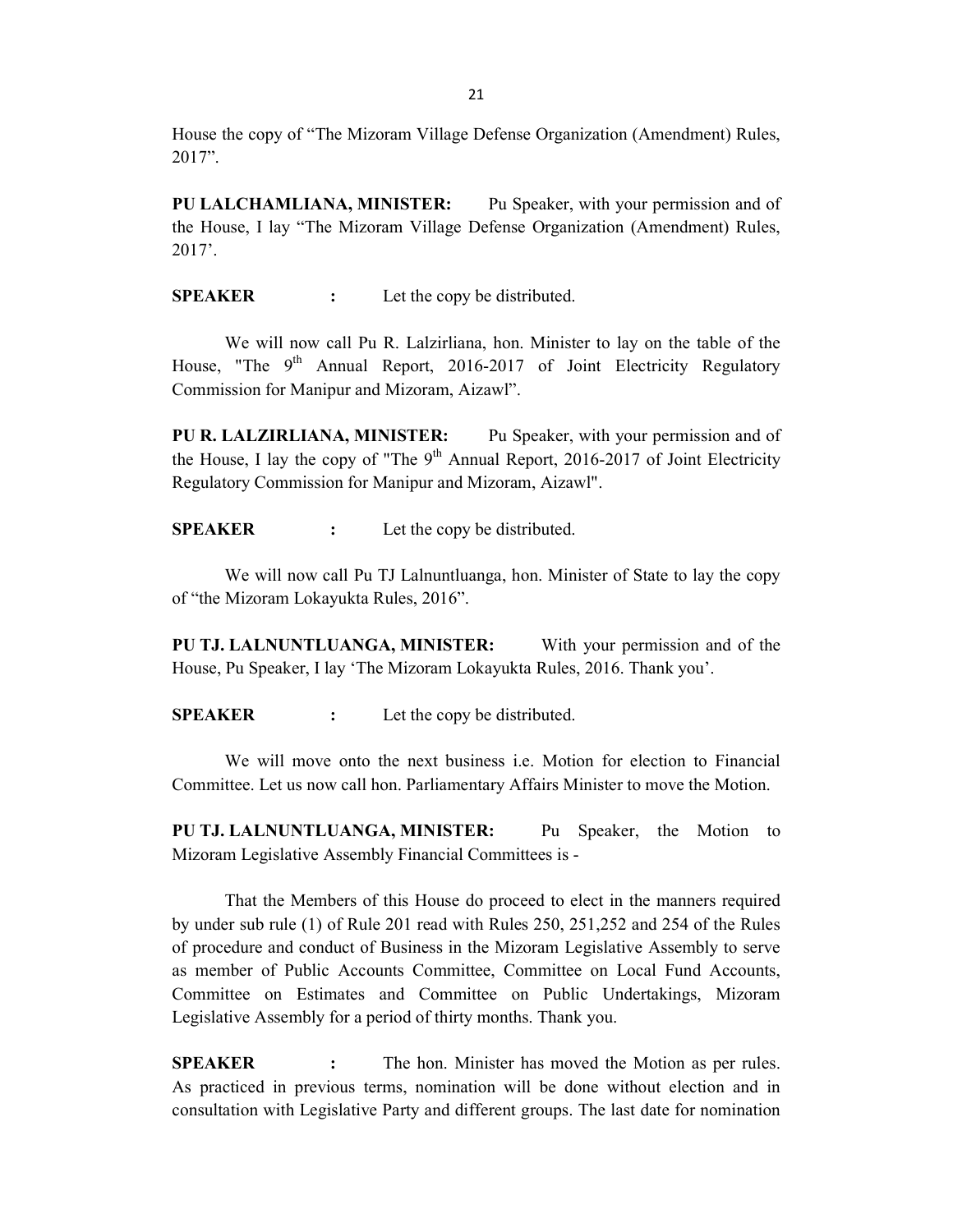is tomorrow till 14/02/2019 at 3: 00 pm. Nomination paper can be acquired from the Commissioner & Secretary Office.

 Now, we will start discussion on the Motion of Thanks on the Governor's Speech moved by hon. Member, Pu F. Lalnunmawia. 5 minutes will be given to each Member. Now Let us call Dr. F. Lalnunmawia.

Dr. F. LALNUNMAWIA: Pu Speaker, thank you. I first of all thank the Governor for his address to the House. From his speech, I am grateful that this government will be a self-sufficient and will bring a new hope for the people of Mizoram. I would also like to thank for various steps that will be taken under SEDP as highlighted in the Speech.

 I thank up-gradation of the police force and for the proposal of Household Registration. Nevertheless, it was enlightening to hear that Assam Rifles will be shifted to Zokhawsang by  $31<sup>st</sup>$  May, 2019.

As per the Governor's Speech, this government is taking careful steps on agriculture which also is much appreciative. I am also grateful for Parking House Support Scheme, Smart City and various projects under Power and Energy.

 It is pleasing to note that various steps will be taken for clean drinking water. It is also enlightening to know that various new programmes and will be taken up for Education Deptt. like Engineering College at Pukpui which will begin shortly. I am grateful that four colleges in Mizoram will be upgraded to a Model Degree College.

Pu Speaker, the people will surely be delighted to learn that better Healthcare Scheme will be introduced.

 Also, the Governor spoke about bamboo processing technology with upgraded version. Hopefully, this will pave the way for our self-sufficiency. I expect during that this ministry, the people will learn the benefit of bamboo and that it is capable to generate our livelihood.

Pu Speaker, I am happy that yesterday the Governor mentioned about step to be taken to uplift the condition of youth on entrepreneurship and self-employment. There are many educated youth who are desperate for job and not knowing what to do. It is also welcoming to know that more steps will be taken in the implementation of Act East Policy and Border trade as it will bring a new development in trade. Also, in Tourism, rural tourism will be introduced in coordination with rural people for the development of rural economy. The State Institute of Hotel Management will be opened shortly and this is welcoming news to those who are interested in this field.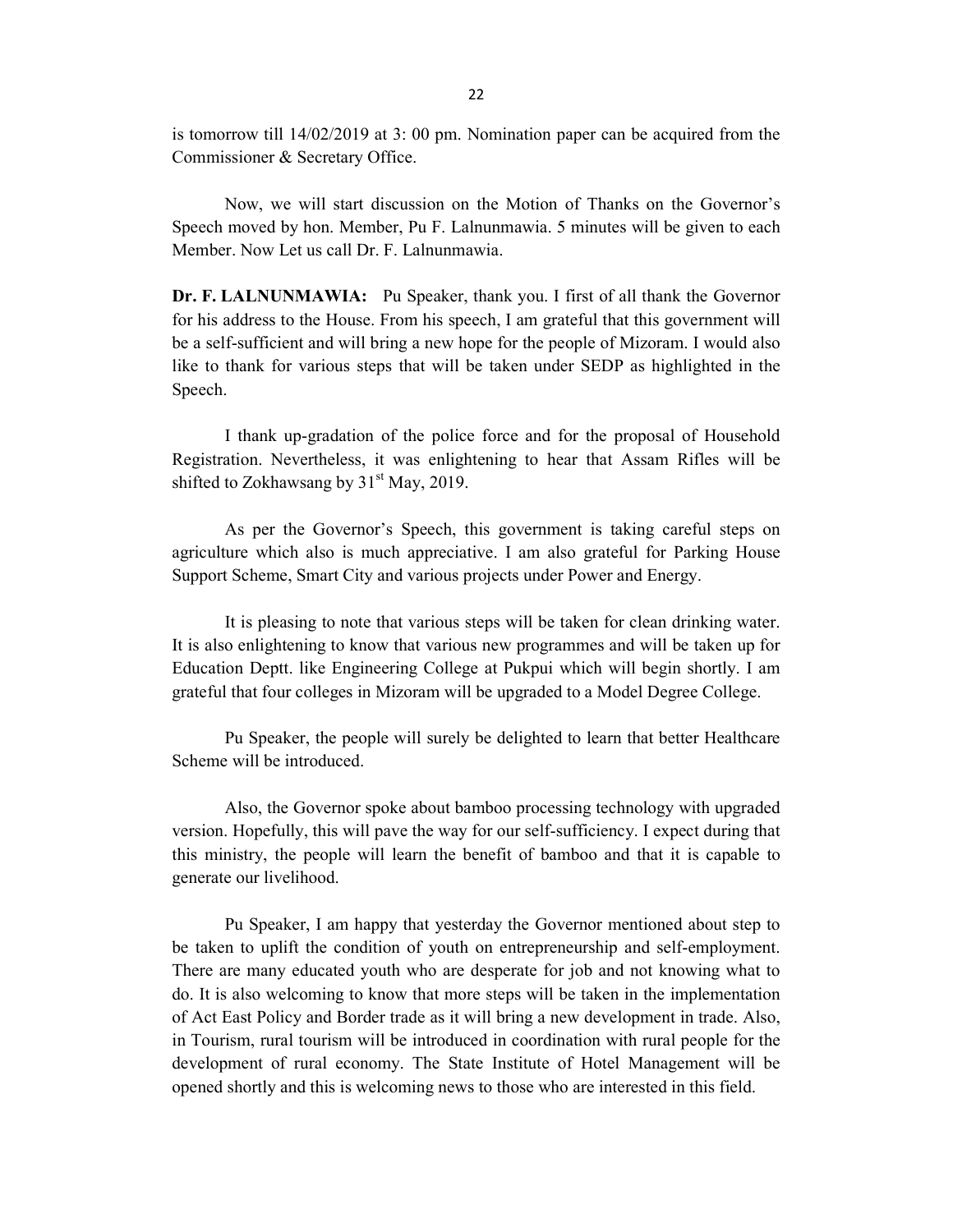I am also very happy to know that this government will continue to accord with priority to the Sports sector. Steps will be taken for framing Mizoram Sports Policy on priority basis. The government will also commit to preserve and promote the Mizo identity, tradition and values. It is also welcoming to know that Information Communication Technology will be used as a medium of better governance. Mizoram Telecom Infrastructure Policy, 2019 has also been framed to address the problems of rural connectivity.

Pu Speaker, one of the most important aspects mentioned in this address is about the Social Development. This government will give priority to providing welfare programmes and services to the weaker and vulnerable sections of the society. The government will take measures to eradicate social evils especially drug abuse and drug trafficking. It is also grateful to know that a repeal bill of The Mizoram Liquor (Control & Prohibition) Act, 2015 will be tabled during this Session.

Likewise, the Governor also mentioned that all out efforts will be taken for combating trafficking of women and children. It also mentioned about efforts to facilitate equitable distribution of foodstuffs to the public. In order to preserve the quality of our foodstuffs and to strengthen the Legal Metrology, construction of Working Standard Laboratories will be constructed in different parts of the country.

 Pu Speaker, one of our most important resources comes from collection of taxes. With the increase of our state income, we have to determine more sources of revenue by increasing the revenue collection. I give my support and convey my thanks to the Governor for highlighting the policy and programme of this government. Thank you.

SPEAKER : To start the discussion on the Governor speech, I invite Pu Zodintluanga; he will have 10 minutes and the others will have 5 minutes.

PU ZODINTLUANGA RALTE: Pu Speaker, thank you. Today, I am happy to have the opportunity to participate in the discussion of the Governor speech. As the mover has stated, there are many things to thank for in the speech.

Pu Speaker, our first budget session in this new Government is on Vote on Account. It is the government intention in spite of having the detail budget from the Finance Commission. We will have a full budget session after four months and then we will only learn the progress of this government. Therefore, for this coming six months, what to be done is spending funds that the Congress government had left behind. Therefore, there is nothing to expect from the budget we are going to pass today.

I am very grateful that the Governor speech has highlighted many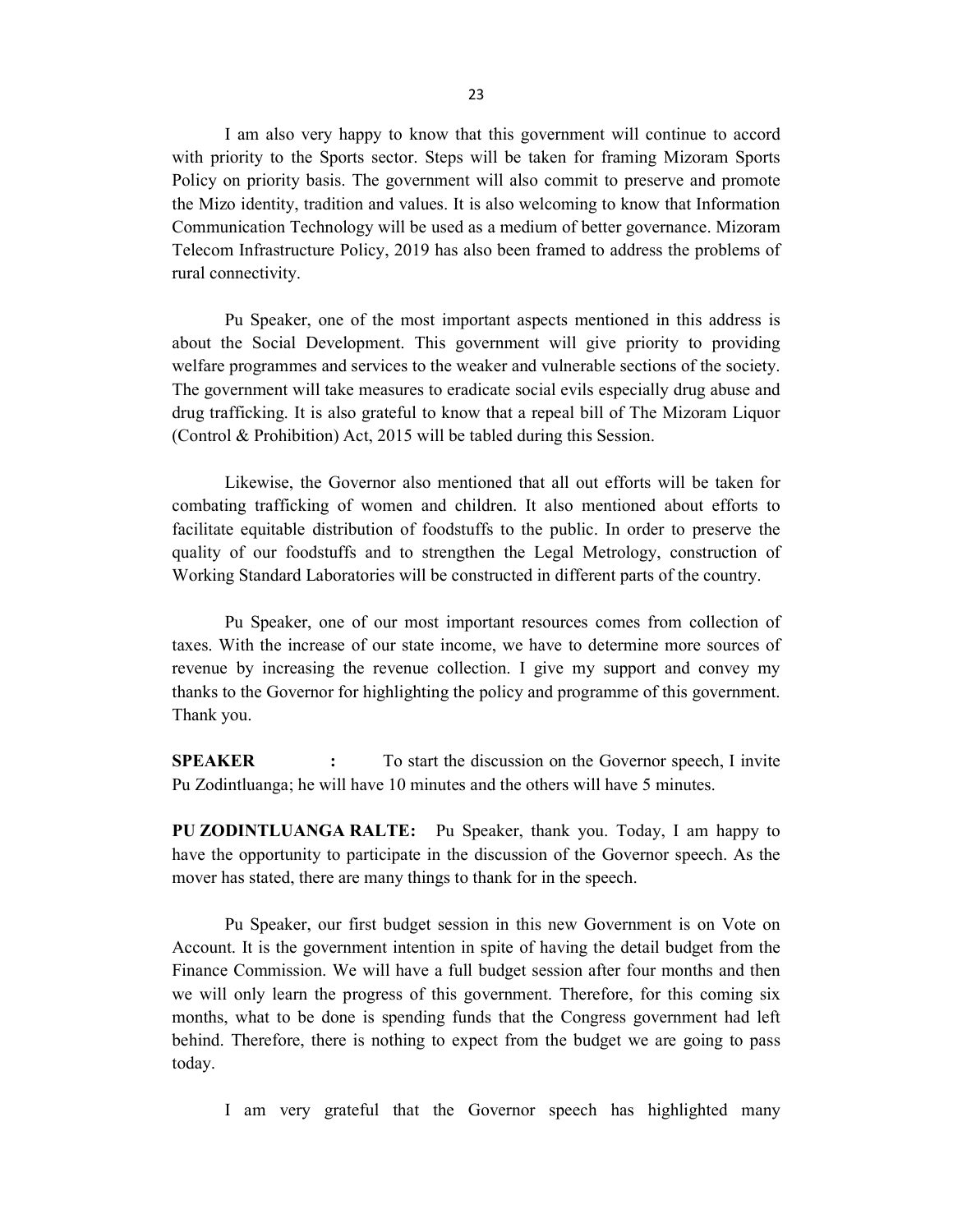developments comprising mostly of the result of efforts made by the previous Congress Ministry such as evacuation of the Assam Rifles and construction of 786 kms link road in rural areas. The Mover has pointed some achievements such as construction of new roads, black topping and building projects as being achieved by this government. It is to be noted that such developments could not be made within a short span of this Ministry.

It is also welcoming that widening of road within Aizawl city is a mention but unfortunately, widening of Pangi Peng was missed out. Regarding electrification of 25,755 households within two months, I believe credit should be given to the previous Ministry as so for steps being taken under the programme of open defecation free in India.

Pu Speaker, it is grateful that the first Engineering College in Mizoram is inaugurated by the hon. Prime Minister at PukpuiLunglei as it will be greatly benefitted in the coming generations. It is also welcoming that 500 crore is coming soon under the Smart City Mission. While such is the case, it is unfortunate not to hear about the alleged major plans of this new government such as construction of 2 storey road and distribution of 3 lakh to each family including those who had received NLUP fund already. In short, any achievements which have been mentioned in the speech are of the previous government. So, I give my support to the Motion. Thank you.

SPEAKER : Let us invite the hon. Member, Pu Laltanpuia.

Dr. VANLALTANPUIA: Pu Speaker, I am grateful to the Governor for his speech ha had delivered in this august House yesterday. So, let me contribute a few points as well.

As we all know, we had a session in last  $8<sup>th</sup>$  December in which there is nothing much to point out about our achievements. But only after two or three months, there are many being mentioned in the Governor speech such shifting of the Assam Rifles which is coming to reality. Besides, the flagship programme SEDP will accelerate progress and growth in all key sectors. Knowing the government intention in building manpower development programme, we have many reasons to appreciate the Governor speech.

The government intention to embark on a fresh development path in the field of entrepreneurship, capacity building, fashion designing and in others field where our true talent lies is also very welcoming and so is the plan to develop Mizoram into a self reliant and develop State. Therefore, I am thankful that programmes and plans made by this strong government to achieve all round development are highlighted in the speech. Pu Speaker, thank you.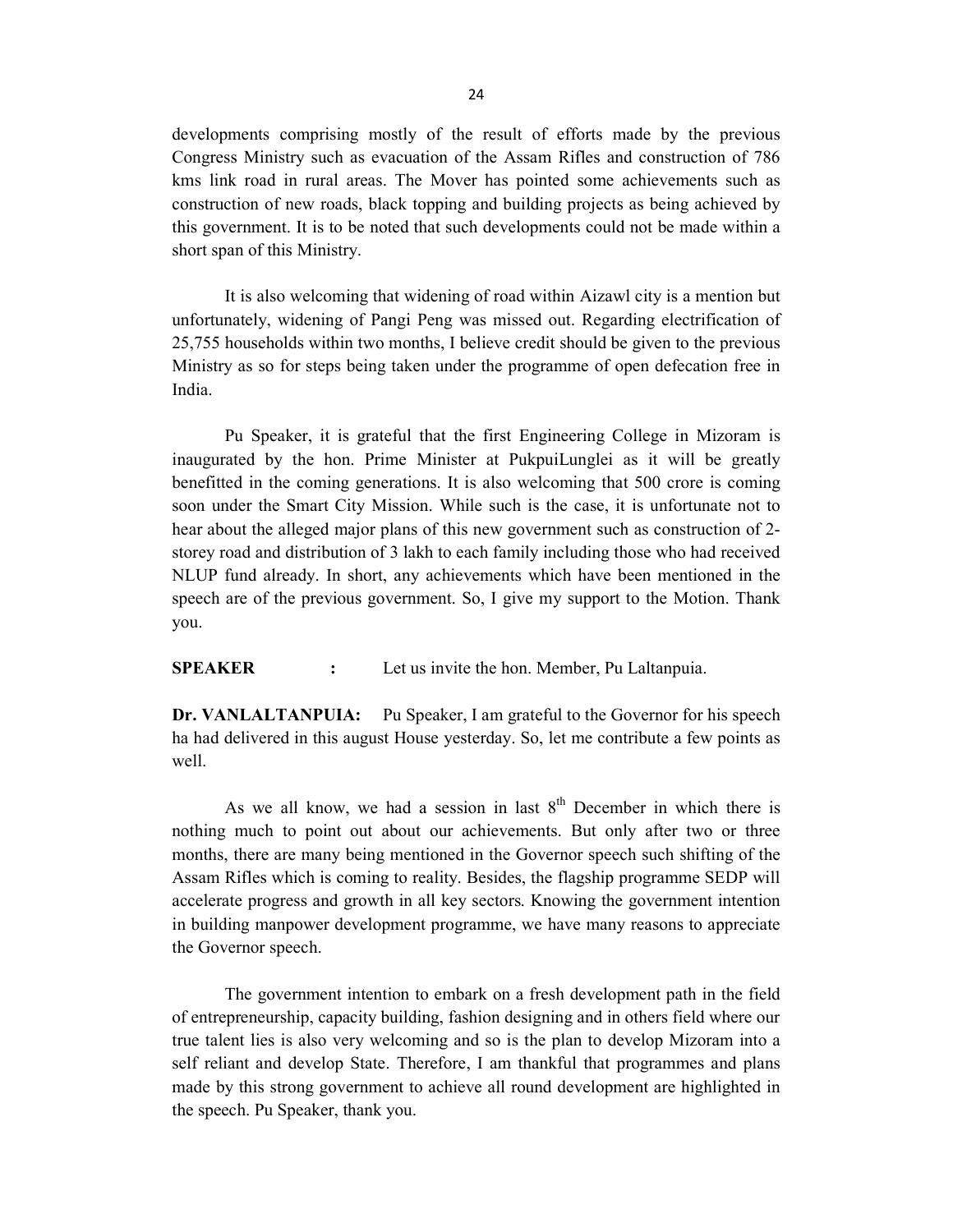#### SPEAKER : Next is Pu C. Lalsawivunga.

PU C. LALSAWIVUNGA: Pu Speaker, I, first of all would like mention regarding household registration. In doing so, I think it is necessary to manipulate very carefully particularly in the western belt as there are numbers of illegal immigrant.

 The next point I would like to mention is shifting of the Assam Rifles. I want to know if the Commandant quarter and Mandir are also to be shifted. I request the hon. House Leader to clarify initiative which may be made in this regard.

 I am also happy to know that important will be given to Govt. Aided School, Private and Church Schools. We have science stream institution at College Veng and Govt. HSS the nearby. I ask the government if these two institutions be amalgamated. Likewise, I am glad that healthcare scheme is also a mention as the programme will be affordable for all. While this is the case, MIMER is not a mention in the speech surprisingly despite being the only Medical College we have in Mizoram and yet, many requirements to put into function properly. However, it is omitted in the speech.

 Pu Speaker, the matter of global warming is a mention as well since it is of utmost importance to preserve our forests. In this regard, i suggest the government of establishing environmental institution by taking advantage of the existing Ratan Bamboo Research Centre and Forest Training Centre School. In this regard, efforts made by NGOs should not be missed out. In short, it is important for the government to carefully determine how to make use of our bamboos for achieving sustainable development and for resolving our environment crisis. Thank you.

#### SPEAKER : Pu K. Pachhunga is next.

Dr. K. PACHHUNGA: Pu Speaker, thank you. I am happy to learn from the Governor Speech vision of the government and steps which have been taken so far. Especially in road, we all know the poor condition of our roads, the most important means of our communication. It is appreciative that repairing work is in progress thanks to the efforts of the House Leader, the hon. Chief Minister.

Regarding bamboo as mentioned in pages 1 and 9, the speech indicates our potential in bamboo. As God blessed each country with their own natural resources respectively, we are blessed with forest, trees and bamboos. Extensive study shows that bamboo technology is the key to future development. Besides, we must accept that bamboo is the answer to our prayer in controlling climate change for it is known as the best carbon absorbent as it contains 60% of carbon. So, we can produce carbon like diesel, petrol and coal from bamboo as we can also generate electric power, clothes etc. from bamboo. Therefore, it is essential for our future development.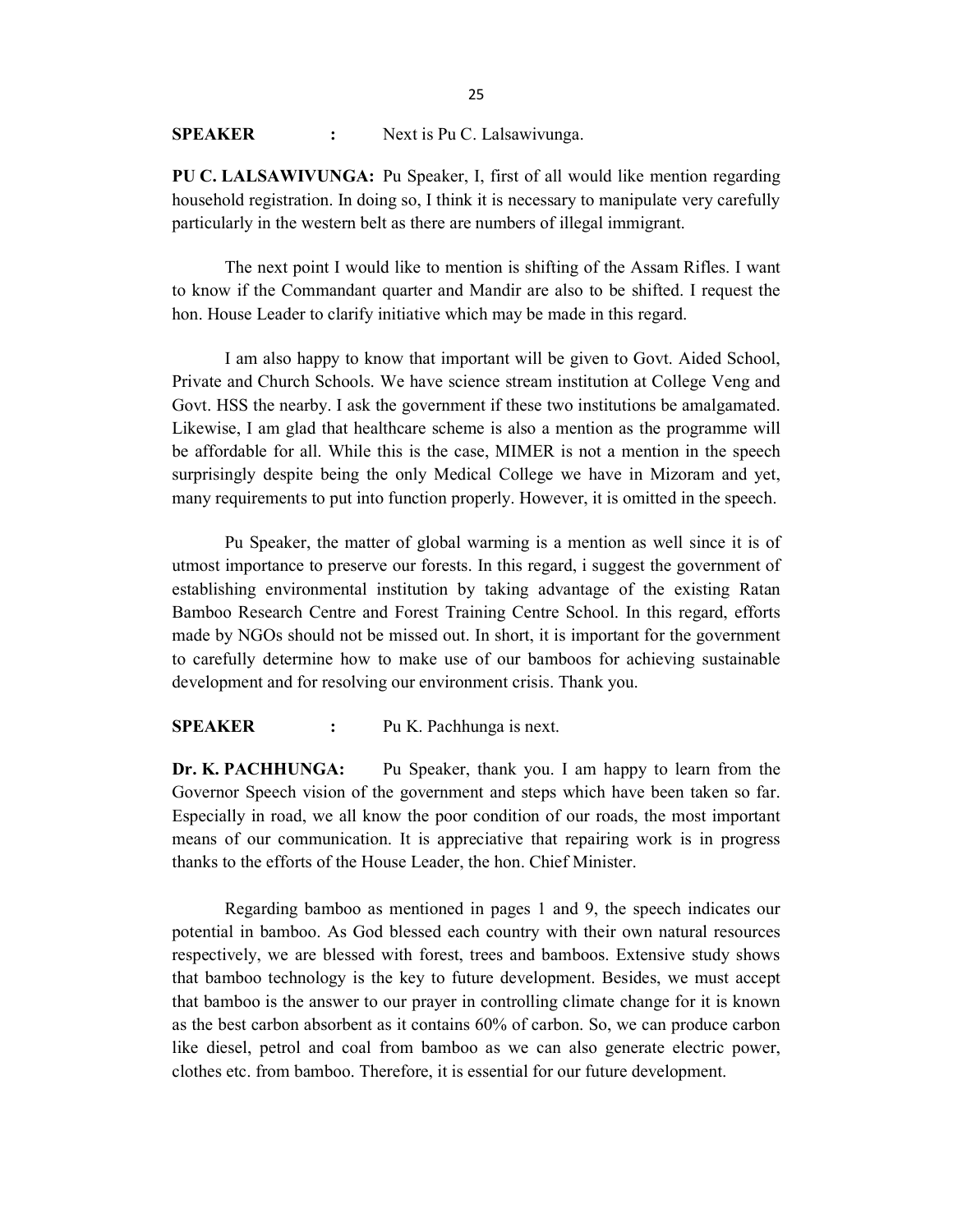26

Pu Speaker, it is noteworthy that the government has stopped purchase of blood; before that, we used to purchase it at the rate of 550/- per unit which is now available at it free of cost. Besides, it is appreciative that the Assam Rifles are now actually moving out thus our dream is coming true. In short, I am thankful for the Governor speech. Thank you, Pu Speaker.

SPEAKER : We will now invite Dr. ZR Thiamsanga.

Dr. ZR. THIAMSANGA: Pu Speaker, our Governor speech is full of worth-giving praise for us.

 First, it is a pleasure to know that Mizoram is known as the most peaceful State in India which is the result of the effort and dedication of our Police forces. While this is the case, it seems we are neglected on infrastructure. Many of the staff quarters are no longer befitting for living where as their vehicles are old and do not serve the needs. It is great to know that step will be taken to improve the infrastructure.

Horticulture and AH & Veterinary will be given important and will be wellequipped. Knowing that, the people of Champhai constituency are very thankful with hope for improving winery at Hnahlan and Champhai which have been neglected for a long. It is further learned that there is a proposal for reviving Champhai Milk Processing Plant and priority will be given to organic farming which truly are much appreciated.

Regarding road maintenance, important will be given to widening and construction of roads across the state. The most important aspect in the speech is Healthcare System. After 10 years of being neglected, it will be given top priority and the government will take step to enhance its contents. Efforts to facilitate equitable distribution of foodstuffs to the public will also be made. In the meantime, rural development, education, foodstuff and power supply will be the key priority since development will not be inclusive if the pace of development is not the same in rural areas.

Within a short time, the hon. Chief Minister improved the condition of our roads and I am truly thankful to him and the Council of Ministers. Pu Speaker, thank you.

SPEAKER : Let us invite the hon. Member, Pu KT Rokhaw.

PU K.T. ROKHAW : Pu Speaker, thank you. I am happy that our Governor speech contains many points to be thankful for as it indicates achievement of the works initiated during the previous government. And, it is a known fact that there is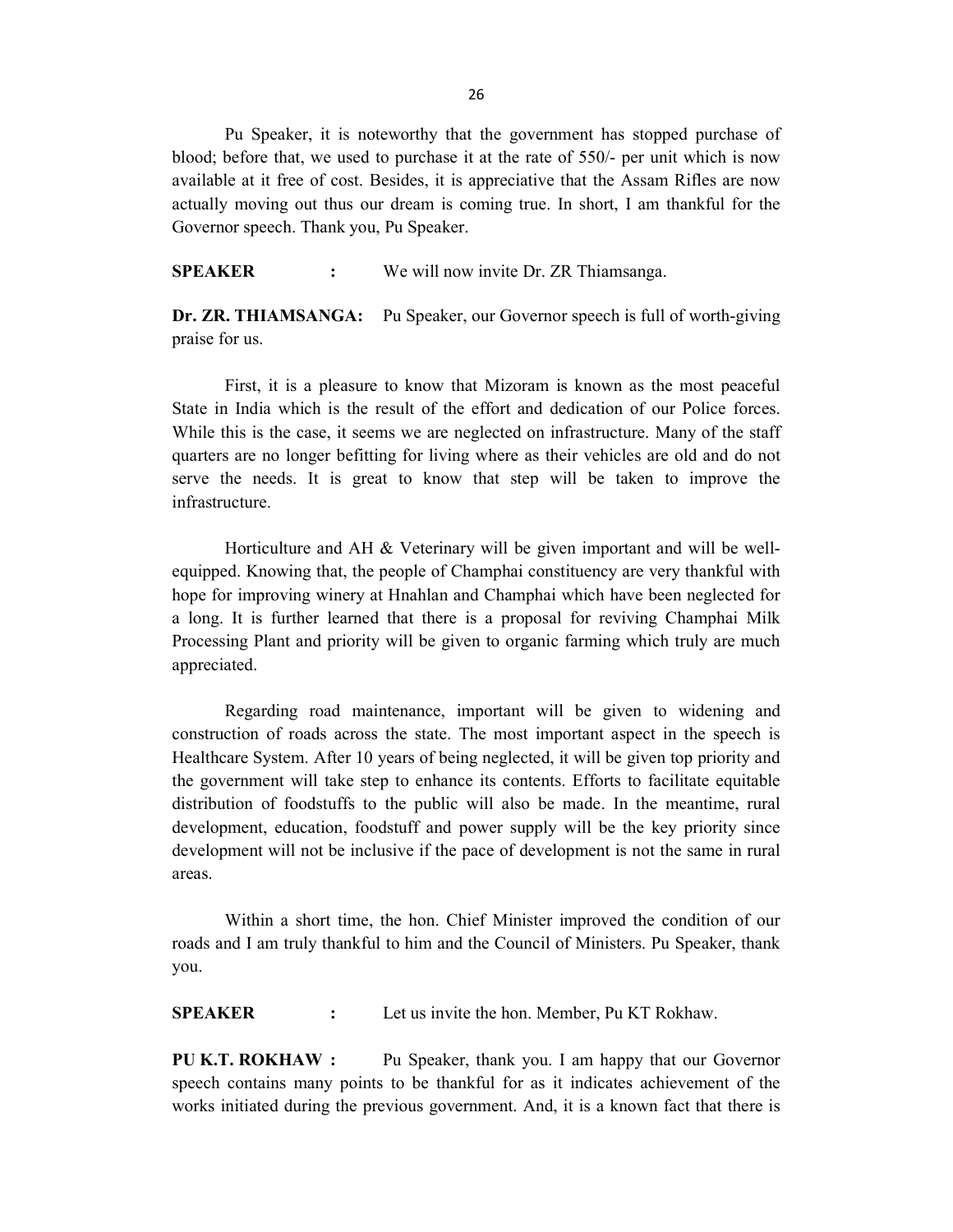hardly any time for the new government to make all these achievements. Works done by different departments mentioned in the speech are truly praiseworthy. During the two successive terms of the Congress party, we had not face any hardship in maintaining law & order and our state have been known as the most peaceful State in India as a result of the work done by the previous government.

I am happy that the Governor mentioned about the need to equip the police forces with modern equipment and more manpower. I appreciate step taken for protection of our boundary, yet, will be wise if the government identifies any village occupied by the refugees coming from Bangladesh. I would also urge the government to take the step for strengthening our border at Zophai.

I am happy to hear about our Governor prioritizing border area and that the government too has given important to develop it. Regarding the government achievement on evacuation of the Assam Rifles, I opine both MNF and Congress party deserve the same credit. Regarding setting up of the vacated place, I think it is wise for the government to construct a huge stadium in it and the surrounding be transformed into a beautiful park so that it is accessible to all concern.

 The Governor further mentioned about construction of PMGSY road in the previous government which truly is appreciative. Regarding improvement of our education system, what is important most is a good teacher that we lack. Within my constituency, Zawngling and Chakhang Govt. High school are in needs of teachers to replace 3 teachers who retired last year, and at the same time to improve the education system of my constituency. That is all I have to say, thank you.

**SPEAKER** : Before we have a recess, i invite Pu Lalchhuanthanga.

PU LALCHHUANTHANGA: Pu Speaker, I, at the outset would like to mention regarding construction of link road. It appears that 786 link roads have been constructed but I think it is necessary for the concerned official to supervise the works more closely since there are some portions which remain incomplete and some completed with poor quality. Since link roads are of much important to our farmers, the construction should therefore be supervised carefully so that the quality is good enough.

 Secondly, I appreciate our achievement in having NEC. So, I request explanation as to when class will be started, the condition of its faculty, teaching equipment and practical facilities. It will be much appreciated if class is started with all such requirements being equipped.

 At point No. 6, there is a mention about Police Modernization; I am afraid we may go too far and that a controversial issue like expensive socks happens again. Pu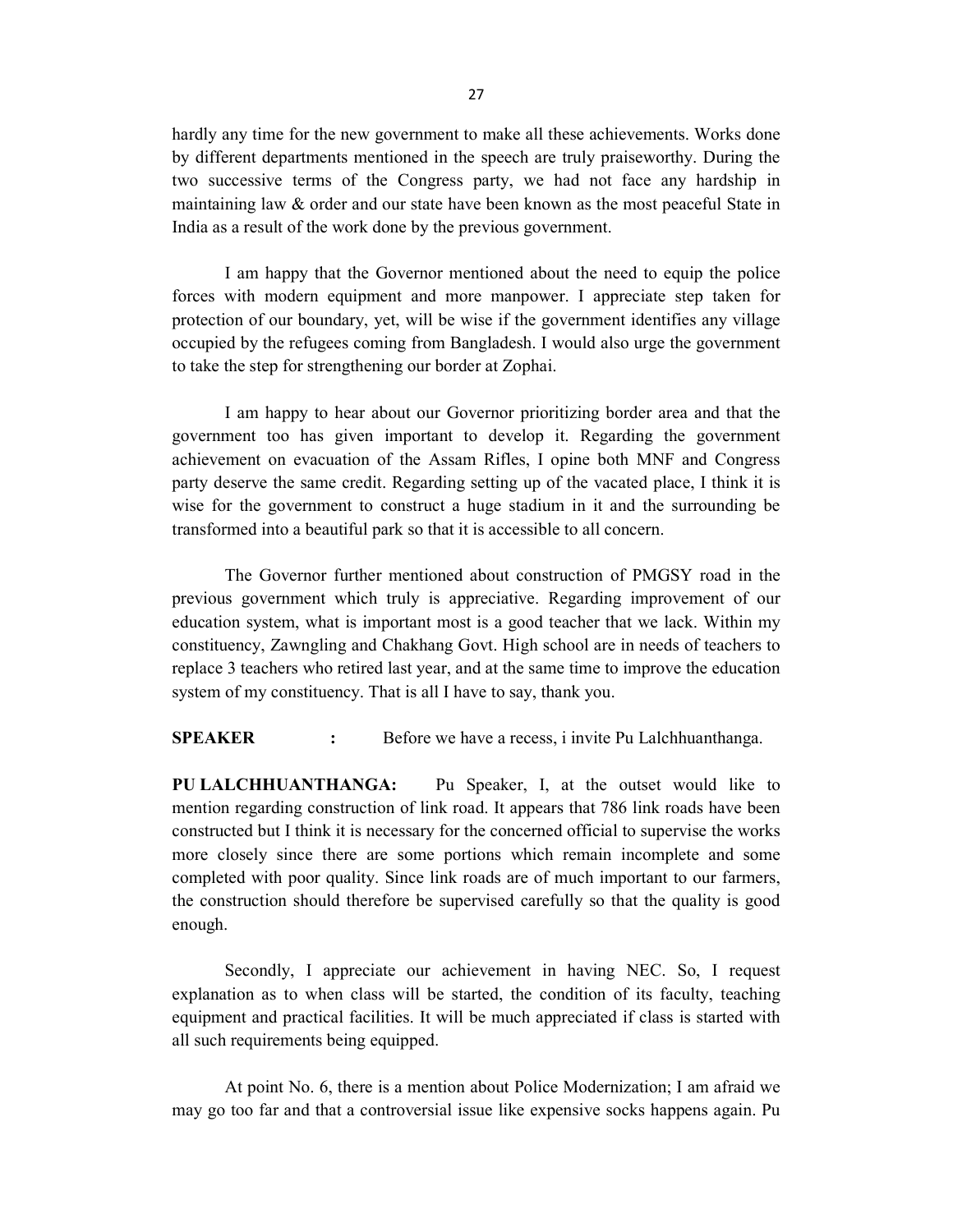Speaker, it is learned that many vacant posts are there in the Police Deptt. What is important in this regard is how such posts will be fulfilled. I opine it is imperative to strengthen our Police forces considering their responsibility in maintaining Law & Order, and what is equally important is to prioritize physical fitness in the process of recruitment.

 It is mentioned in point No. 14 that bamboo plantation will be given priority as the new government is giving important by setting up Bamboo Link Road Committee and Bamboo Development Committee. It will be appreciated if the members are informed the progress and plans involved in it. Thank you.

**SPEAKER** : We will now have a recess and our discussion will be resumed at 2:00 pm.

#### 2:00 P.M.

SPEAKER : The hon. Member, Pu H. Lalbiakzaua.

PU H. BIAKZAUA : Pu Speaker, thank you.

 The Governor, in his address highlighted steps taken for development and how to achieve. This government, under the leadership of the hon. Chief Minister Pu Zoramthanga, though only a few months old does not mean development works mentioned in the speech are not of their performance. Yet, there are steps which will be taken like shifting of the Assam Rifles from the heart of Aizawl city.

This new government is the answer to our prayers as liquor permit will be terminated at the outset knowing the problems it brought to our state and our society, the increasing number of widows and an ugly position our state is holding with HIV+.

 As development of roads is prioritized by the government, we begin to see the development from Lawngtlai to Aizawl and resurfacing internal road of Aizawl city can be seen everywhere. Apart from this, it seems that we are having a new development in Sports as the school timing rescheduled in accords with our tradition. Some of the development works mentioned in the Governor speech are completed where as some in progress. Thank you, Pu speaker.

SPEAKER : Pu Vanlalhlana, hon. Member is next.

PU VANLALHLANA: Pu Speaker, thank you. As article 176 requires the Governor addresses the House, we come to learn many developments including the prospect of this new government.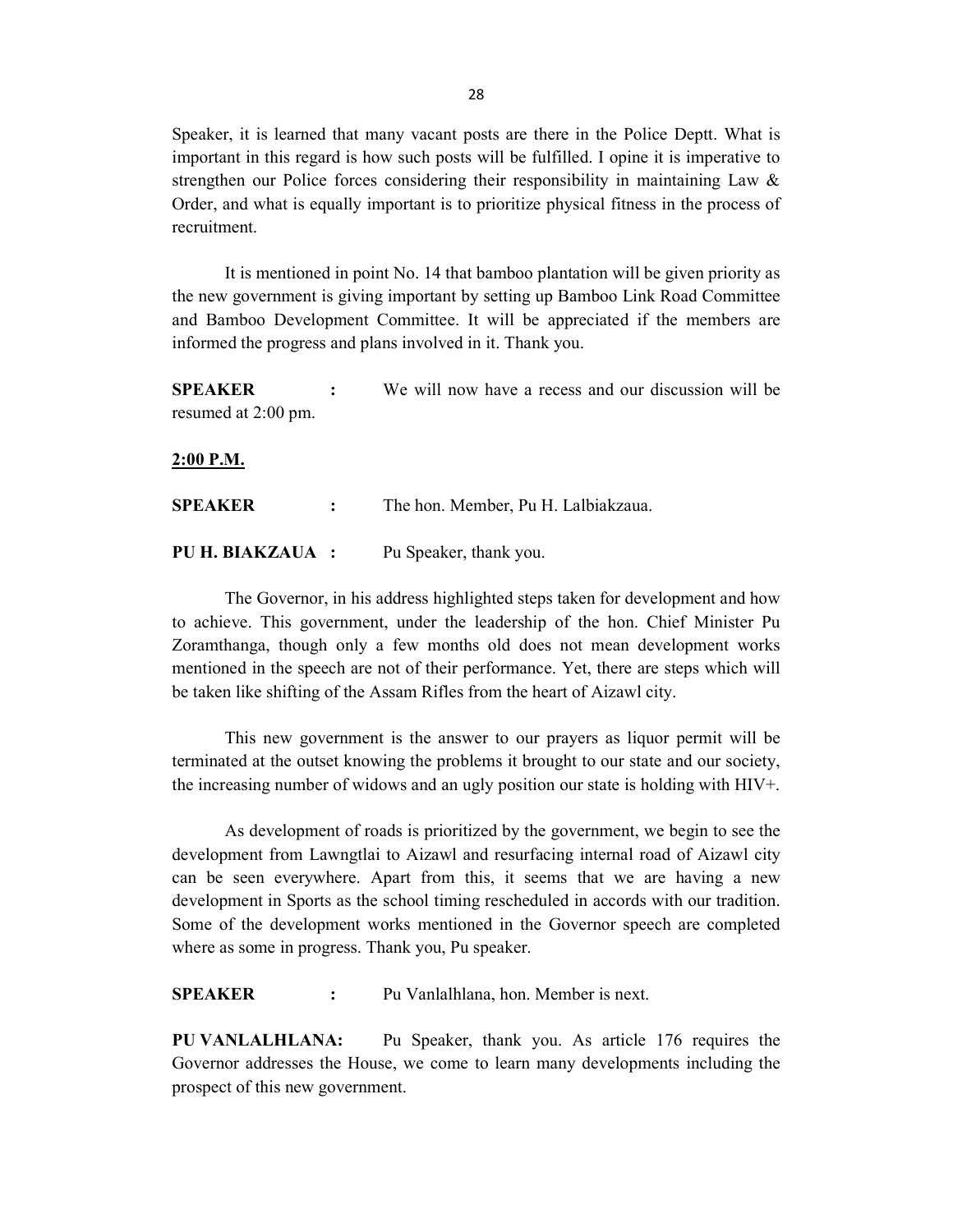We see in the first Para that this government will commit to providing efficient, responsive, responsible, accountable and transparent administration at all levels of governance. However, a very unpleasant incident takes place in Social Welfare Department in filling up of 22 vacant posts. It appears that 54 candidates were selected for computer test but the selected number increases to 74 on the actual time of test. A complain was lodged and the test was thus postponed a couple of time and was cancelled eventually. It is sad to learn such practice in the new beginning of this Ministry.

In Para 6, we have seen that the government intends to take stringent measures to protect our state borders. I hope that the incident we witnessed last year does not recur. It is highlighted in Para 9 regarding power but we have not seen plan for improvement of power generation. Knowing that it is the key to our development, the Governor mentioned last year of the government intention of taking measure for power development.

 There is one major issue mentioned in the address and that is reviving ZOHANCO. The previous government decided to close down ZOHANCO but is now proposed for its reviving but without stating the reason. It is regretted that the Memorandum of Settlement is not a mention as so is Citizenship Amendment Bill despite the two concerns important aspect for the Mizo people. Thank you.

SPEAKER : Let us invite Pu Andrew H. Thangliana.

PU ANDREW H. THANGLIANA: Pu Speaker, thank you. I am thankful for giving me time.

I am happy to see about SEDP in the speech and that it will be executed to cover the entire people. SEDP, unlike in previous government will not be given as doles but as a hand-holding support on the viability of projects and feasibility of livelihood income generation. It is also mentioned about construction of roads, skill development and border trade. The most important which is the source of our income is Agriculture & Allied Sector which will be given top priority. We anticipate the time when it will become a reality.

We see at Para 7 about agriculture farming and transfer of technology to farmer. For this purpose, our state has implemented centrally sponsored KVK in 8 districts. Having Agriculture Technology Mission Agency, we can now handover technology to our farmers. Our largest resource in Mizoram bamboo can also be processed in many useful ways.

 With viable projects under SEDP, we can transform our state into a welfare state which is self-reliant. I hope that no projects will be cast aside for non-feasibility.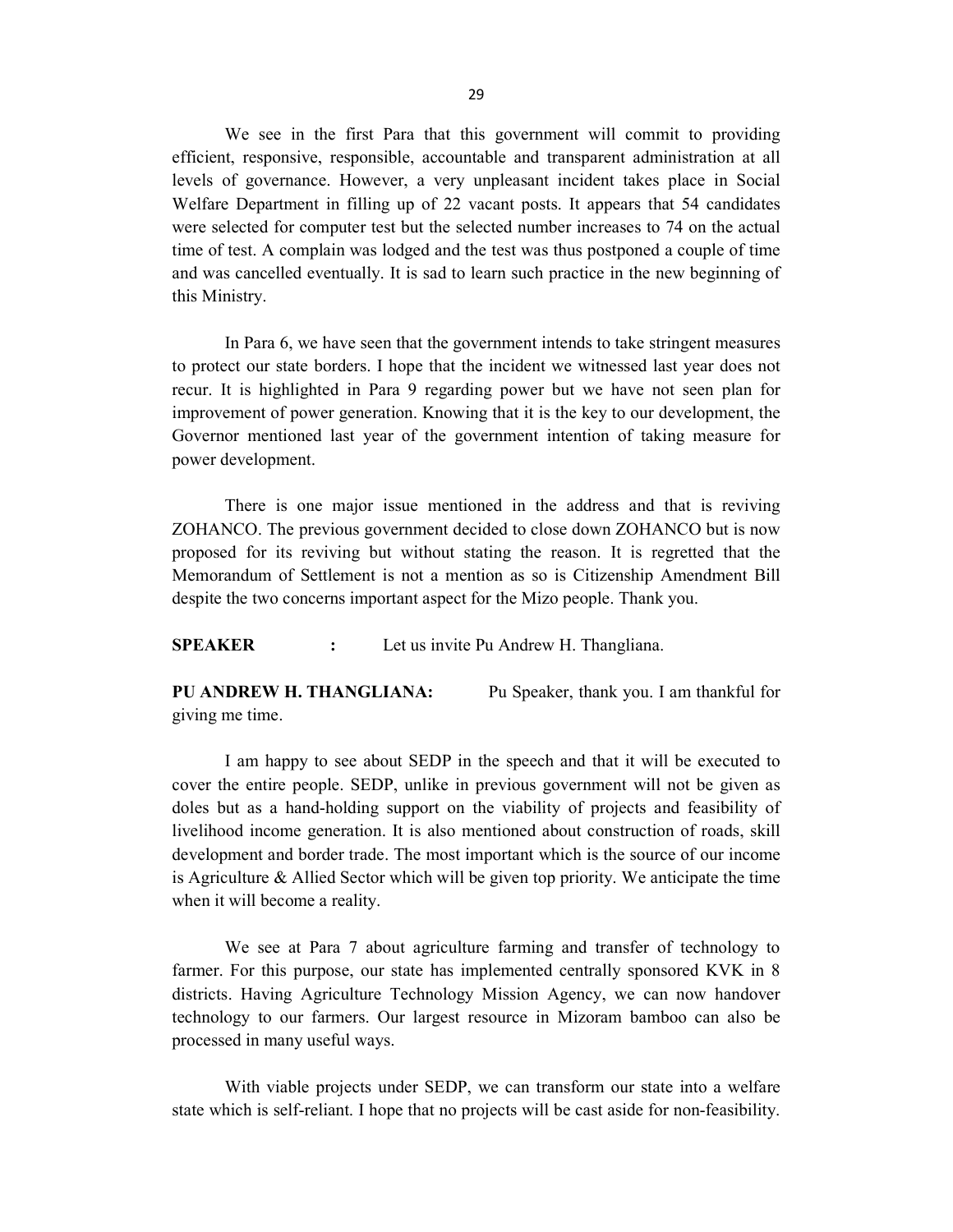Let us hope that the government will ensure our future through SEDP. Thank you.

SPEAKER : Let us invite Pu H. Lalzirliana.

Er. H. LALZIRLIANA: Pu Speaker, thank you. I will try to make a brief speech.

 The Governor speech, though fails to point out the work executed specifically is good in general. Basically, the statement itself is positive and there is vision and step to be taken.

Getting to the point, it is sad to recall how the system of our Elementary Education was manipulated in the past. I hope this new government will improve the structure with definite plan. You may not know that my constituency sits upon two districts having four BDO's to coordinate the government. I returned to Mamit after 30 years, I was amazed as it remains without any institution of science stream. I am thankful that this new government will now open science stream in Higher Secondary School. Besides, SSA teachers are now receiving their salary as this new government comes into power. I hope the same attention will be given in regard to placement of teachers.

Coming now to Tourism, we understand the objective of this department in the past as to construct Tourist Lodge; we build numbers of Tourist Lodge and then auction it later despite our state's potential in tourism; our forest alone is one of them.

 We all know the condition of our roads and no need to dwell on it. Now, with the Chief Minister initiative, our roads are renovated as many new are constructed.

 On Healthcare, I believe the need of this programme is most intensive im my district. It is therefore desirable if we improve facilities under PMMVY and Health Department should also give more awareness programme in rural areas.

I am grateful to the Sports Minister for proposal to build SAI Complex at Lengpui so that we are having our own our Football Stadium shortly. Thank you, Pu Speaker.

SPEAKER : Let us invite Pu LalrintluangaSailo.

PU LALRINTLUANGA SAILO: Pu Speaker, thank you. Today, I am thankful that we have the opportunity to discuss about the Governor Address. As mentioned by the hon. member of North-I constituency, the Governor delivers his speech with confident by assuring that his government will be a responsible government for the people.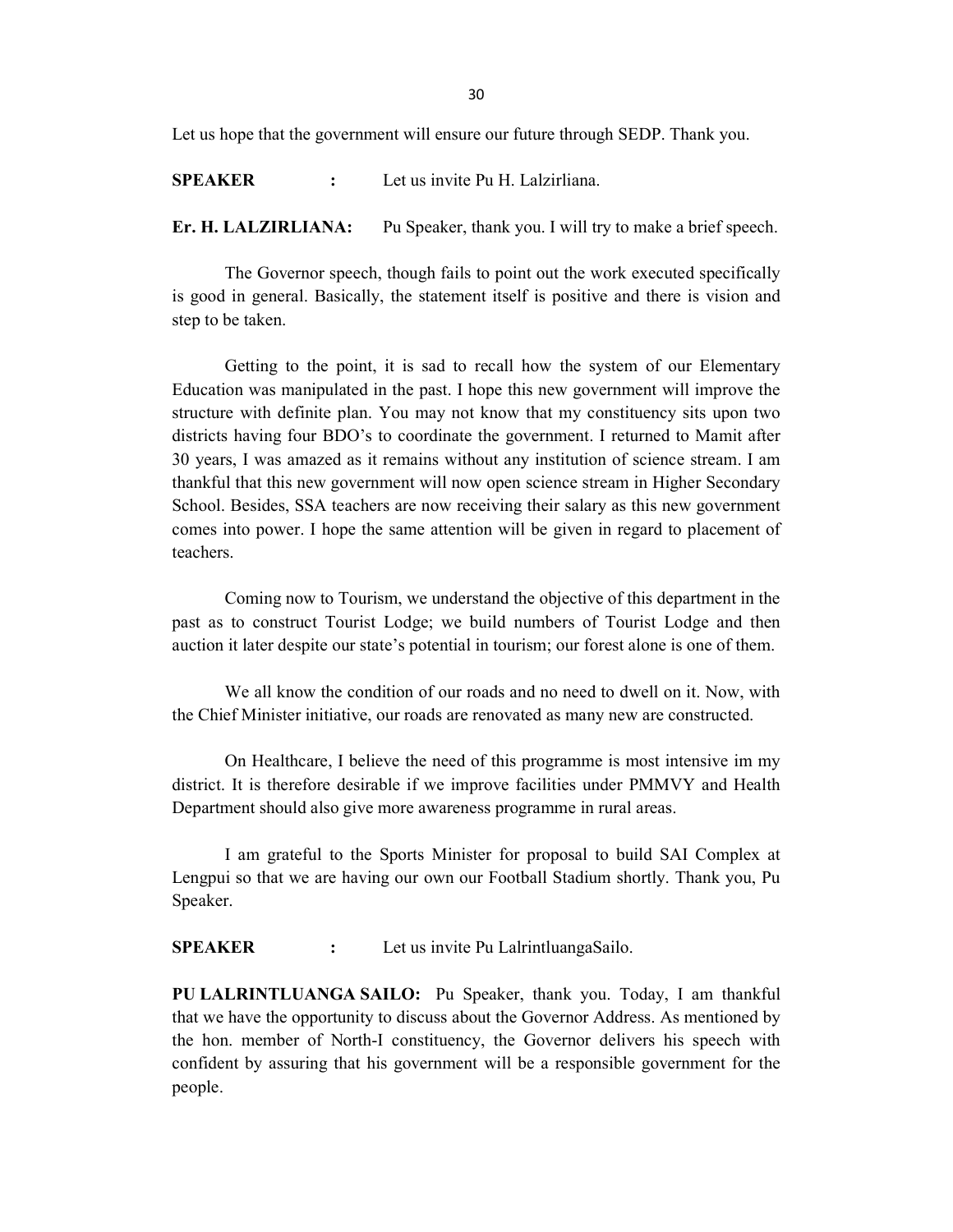Regarding job interview under Social Welfare Department, cancellation of the interview was the right decision for it was conducted without the hon. Minister being notified. Besides, it does not meet the guideline set by National Nutrition Mission. So, the Minister acts as he is supposed to.

 I am happy to know that priority will be given to border areas development and that Household Registration will be implemented. We will then be able to check influx of foreigners from Bangladesh more effectively.

 It is also welcoming to know that our Police Forces will also be strengthened with better infrastructure, modern equipments, more training and with more manpower. It is wise for the government if refresher course training is arranged for the police forces as to how the modern equipments should be handled.

 It is also appreciating that priority will be given to Sports and that it is under the charge of a befitted Minister. There is a prevailing rumor that he is the choice of All India Football Federation to be the next Sr. Vice President of the federation as I do so believe in his ability.

Next, on Tourism, the previous MNF ministry received 200 lakh from the central for development of tourism but the succeeding Congress ministry unfortunately did nothing to implement it. As of now, our Tourism Minister urges the Central for development fund and we received 200 lakh as it is highlighted in the Governor speech. That's much I have to say, Pu Speaker. Thank you.

#### SPEAKER : Next is Pu Vanlalthlana.

Dr. VANLALTHLANA: Pu Speaker, I will start from page 4 in which there is a highlight of priority which will be given to our agricultural products. In this regard, I opine its marketing is the key point which also is a policy that ZPM is propagating since long time back. It is sad that the speech highlighted only of increase of marketing infrastructure but not the marketing prospect. We need to have the marketing prospect that is where the problem lies. We have to make use of our experts and researchers to find some marketing agencies.

I appreciate that point 11 stresses education reforms to improve quality of our education at all levels of learning. As per the National Achievement Survey, 2017, we cannot even meet everage standard of the national level from class V. Thus, we need to put intensive effort in order to achieve at least the national average standard. We have to teach the students not for a job but to stand on their own feet. So, I appeal to all members concern to make effort for we are the ones who can make the difference in the field of education.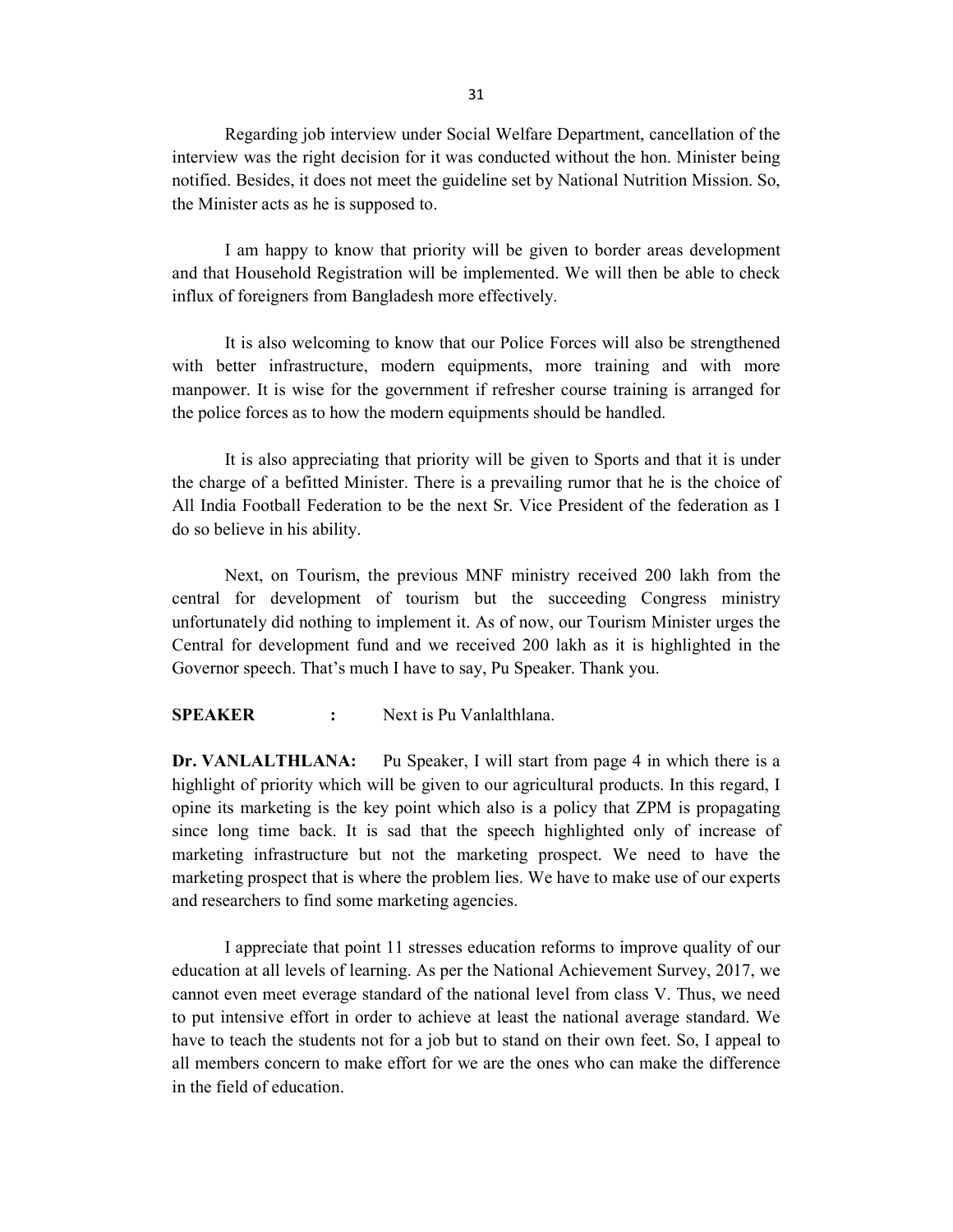Thirdly, I welcome the policy to tranform Mizoram into a 'Cleanest State in India'. However, I am afraid it is not achieved unless we stop throwing our wastes in the nearest available side drain. I think it is suggestive to cover our drainage so that we may achieve our goal within five years or so.

Points 15, 16 and 17 mentioned about development in entrepreneurship, industry and tourism. We have the existing structure of entrepreneurship, MEDMOC and we may continue with it by improving the system whatever as necessary. It is high time for us also to have Entrepreneurship Centre to host any inter-states meeting. With the implementation of the Act East Policy, we need to prepare ourselves to make the best use of it.

We also see in point 14 about the plan to develop our environment. As per the Central Forest Report, 2014, 300 sq. m out of 21,000 sq. m of our forests is completely destroyed. And, as per the report of 2017, the total destroyed area exceeds 500 sq. m. Despite such condition, I am glad that we are not giving up hope but we have to examine the case properly.

Last but not least, Pu Speaker, I suggest prioritizing consumer affairs and land reform system. Thank you.

SPEAKER : Hon. Member, Pu C. Lalmuanpuia.

PU C. LALMUANPUIA: Pu Speaker, I first of all would like mention in a few points regarding selling of liquor which will be terminated. It is a social evil that consumes our live. I am truly happy that such evil which the Churches and NGOs too have been opposed for long will be stopped.

Secondly, there is a plan for better healthcare system. In this regard, I think better awareness campaign is necessary in order to improve healthcare facilities and strengthen the key infrastructures. I am therefore thankful that it is a mention in the Governor speech.

Thirdly, it is appreciating that the school timing is rescheduled as per best suited with our tradition and society. I, as well as on behalf of rural people express gratitude on this decision.

Next, it is welcoming to know from our Governor speech that SEDP will be executed accordingly. Its objective is to transform Mizoram into a truly Welfare State which is self-reliant. This will not only bring economic development but also social development. It is welcoming to know that 14 Committees have been notified to formulate plans for developmental works in collaboration with the concerned departments. Besides, it will not be given as doles but as a hand-holding support.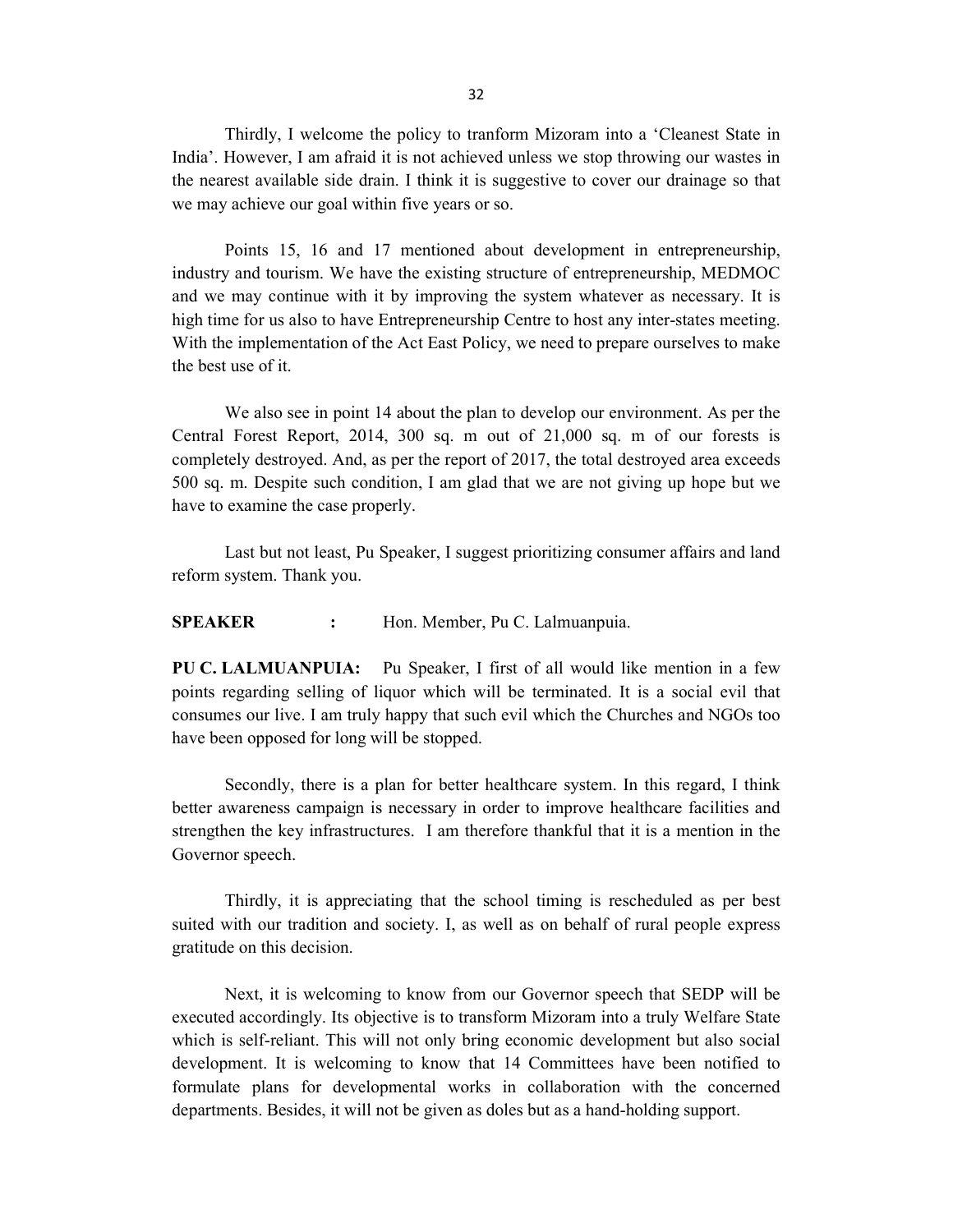Lastly, I am happy to know that our Police Forces will be equipped. This is necessary as they are security of the state in enforcing law and order. That is all I have to say. Pu Speaker, thank you.

SPEAKER : Pu LalrinsangaRalte.

PU LALRINSANGA RALTE: Pu Speaker, thank you. There are many things to be thankful about in the Governor speech especially for our constituency.

 Under able leader of clear visionary, we are hopeful to attain economic prosperity and all round development which is expectation of the people of Mizoram. It seems we have a new beginning particularly for the poor.

 Pu Speaker, I am happy to know that the Governor mentioned about measure to be taken to safeguard our land and its boundary. As our constituency lies in the interstate boundary, we need special concern. The hon. Home Minister takes the step to improve our security system by placing the police check post at Phaisen. I hope the same will be placed at Phainuam and our VC is looking for a convenient place for it.

 We are indebted to our House Leader and the hon. Home Minister as the long abandoned Fire sub-Station and sub-Jail at Vairengte have been completed under the new MNF ministry within a short term. Now, we are able to control fire spreading without acquiring help from Lailapur.

I am also happy to know that priority will be given to agriculture and important will be given to farmers as about 80% of land within Serlui constituency is covers by agriculture. I hope that this government will also make initiative for setting up a Farmers' Training Centre in this area.

 Pu Speaker, the Governor has also mentioned about step to be taken for the achievement of self-sufficiency in power supply. In this regard, I would like to express my gratitude in the House that Keicham village which remain without power supply almost for 10 years will now have it thanks to the initiative of the hon. Power Minister and materials requirement have already been placed.

 We also see development in Education with changing of school timing and in posting school teachers. Pu Speaker, thank you.

SPEAKER : Who will be next? Let us invite the hon. Member, Pu LawmawmaTochhawng.

PU LAWMAWMA TOCHHAWNG: Pu Speaker, thank you. We have heard of many good things from the Governor Address; And, following the previous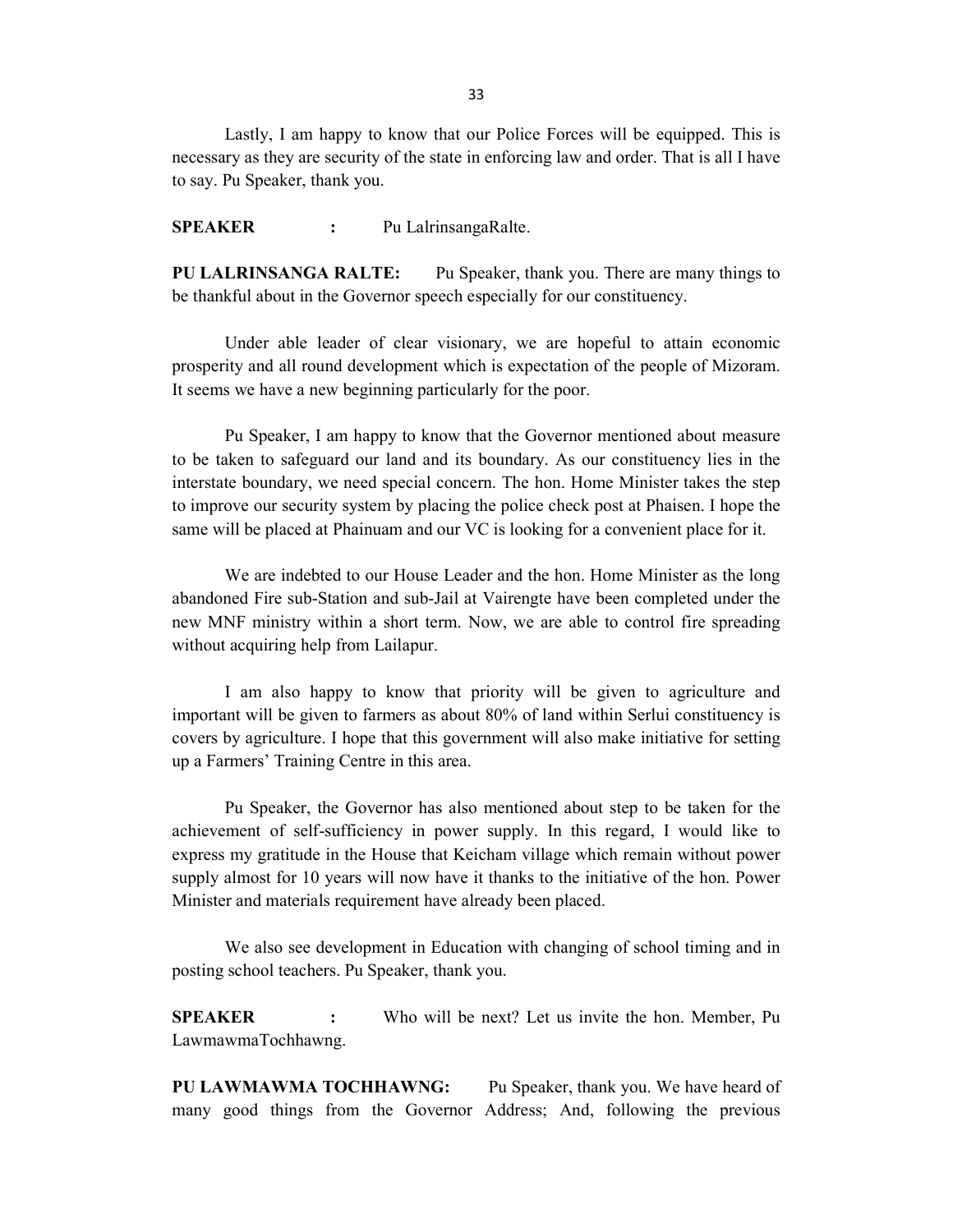discussion, I have to say only in two or three points.

Firstly, I am anxious to see the time when Mizoram is transformed into a truly welfare state of self-reliant through SEDP. We will see that each concerned department is implementing this policy, and within a short period of time, I hope that we are able to announce economic sovereignty by SEDP.

Pu Speaker, point 6 stresses evacuation of the Assam Rifles settlement from the heart of Aizawl city which happens to be the dream of the Mizo people. Their presence was much benefitted in the past though, but it now becomes a sore-eye with our growing polulation.

At point 8, the Governor mentioned about construction of road. Starting from Lunglei, we see the development works in progress and many bridges underconstruction which truly are appreciative. Still, there are many projects which will be started soon.

Again, we have seen at point No. 10 regarding provision of adequate drinking water. I am truly happy to see step taken on Lunglei Greater Water Supply Scheme Phase-II and I do hope it is completed soon.

Last, it is great that preservation and promotion of the Mizo identity, tradition and values are mentioned in this speech. If we lost our identity, all our developments will mean nothing. Therefore, it is imperative to safeguard our identity and tradition. It is also welcoming to know that we have a policy of reunification of all the Mizo tribes across the globe. With these points I convey my thanks to the Governor speech.

SPEAKER : Now, the Opposition Group Leader, Pu Lalduhoma; he will have 10 minutes.

PU LALDUHOMA : Pu Speaker, thank you. We have learned form the Governor Address the proposed sources of our revenue but it does not mention about private, farmers, entrepreneurship and production. It appears that we are going to collect our revenue from the peoples' pocket as there is a proposal for increase of the electric bill from 7% to 10%.

Regarding vehicle tax, it is collected for 15 years and the majority opposed it. Since there is not a mention in the speech, I am afraid the decision is agreed by this government as well. Pu Speaker, I opine we need a government with vision for better production from primary and secondary sector.

In Para 3 and 14, we have seen regarding bamboos. If we have to implement it, why not use bamboss of our own. We can build Paper Mills from our own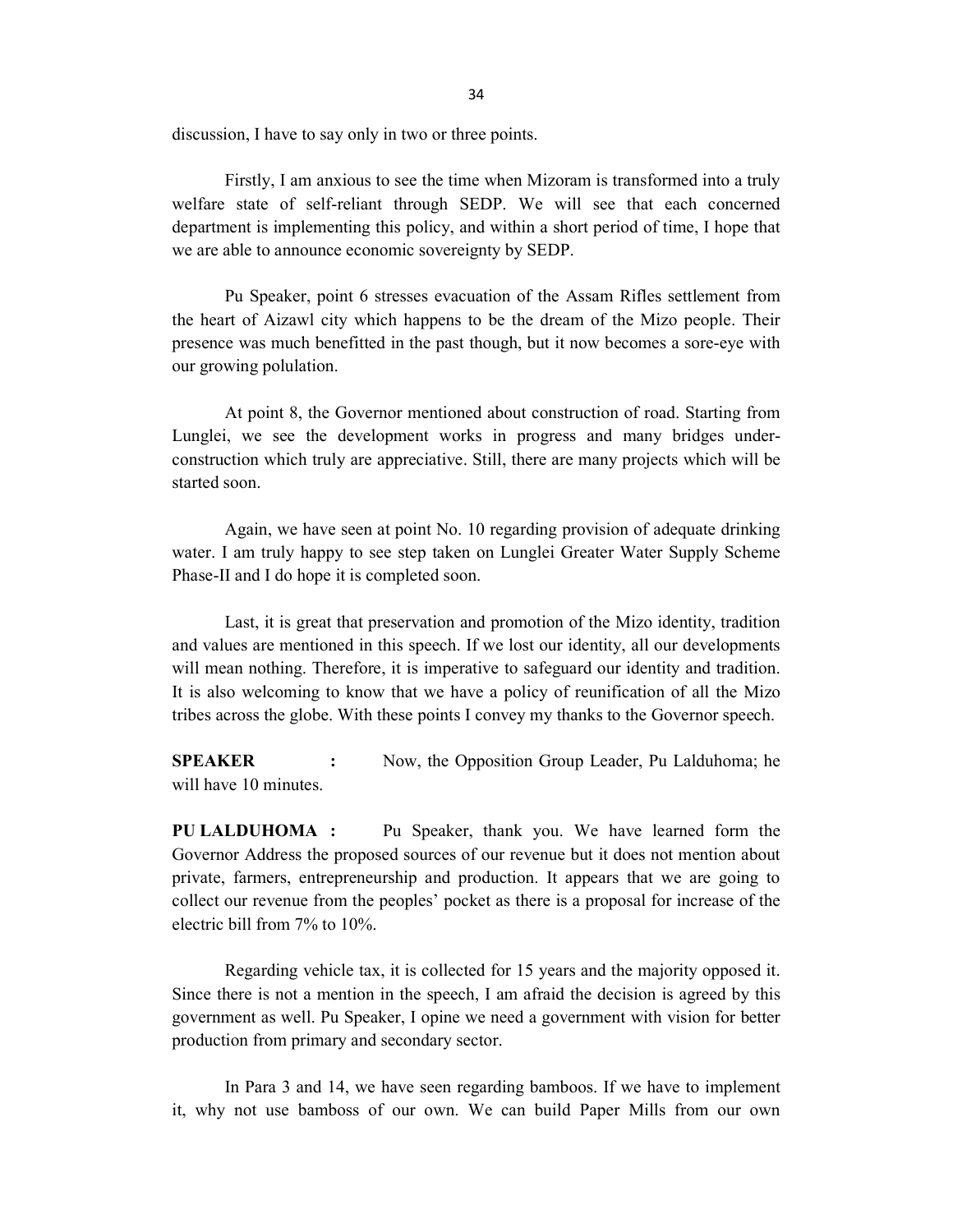bamboos. I opine it is wrong not to use what God gives us. So, it is imperative that we find means to generate our own bamboos.

On Law & Order, I appreciate that household registration and border security are mentioned in the speech and me and my party gives a whole-hearted support. Regaridng maintenance of law & order of border areas, the government acquires helps from the local VDP for which ₹5,000/- is given as remunerateion. However, it has not been received during this financial year. As per the Mizoram Village Defense Organization (Amendment) Rules, 2017, ₹1,000/- should be given per month. If so, ₹5,000/- should be given to this financial year.

Pu Speaker, we need to take all possible efforts to have good quality roads. We have a road control division and we need to make use of it. Considerations should also be made regarding the suppliers of materials so that suppliers who are capable to provide us good materials are selected.

In Para 5 of SEDP flagship programme, I am confused with the meaning of political approach of the programme. I also do not understand why the Hon. Chief Minister changed his stance on how the scheme will be undertaken. Before the election, he said that every family will be given financial assistance of three lakh rupees. However, he has now said that it will be provided on the basis of project estimate. The people are really disappointed in this regard.

In Para 22, we see about rice supply. Before the election, the campaign slogan of this ministry is that there will be sufficient supply of rice. However, the reality today as we see in the Governor's speech is about the difficulties to buy sufficient rice. There is no plan for construction of flyover for solving traffic jam problem.

 Regarding school timing, I opined that it will be better if we can give freedom to each village so that they may follow which is convenient for them. I also hope that when a new ministry forms, they may respect and continue the good things done by the previous ministry. Thank you, Pu speaker.

**SPEAKER** : Let us now call upon the Hon. House Leader to wind up the discussion.

PU ZORAMTHANGA, CHIEF MINISTER: Thank you, Pu Speaker. I am grateful that we have a good discussion on the Governor's Speech. It is only a very short time since this ministry come to being. The content of the Governor's Speech is mostly of the result of the previous ministry.

 The governor's Speech is brief and is impossible to include all the matters of the government's activity. The said subject of evacuation of Assam Rifles from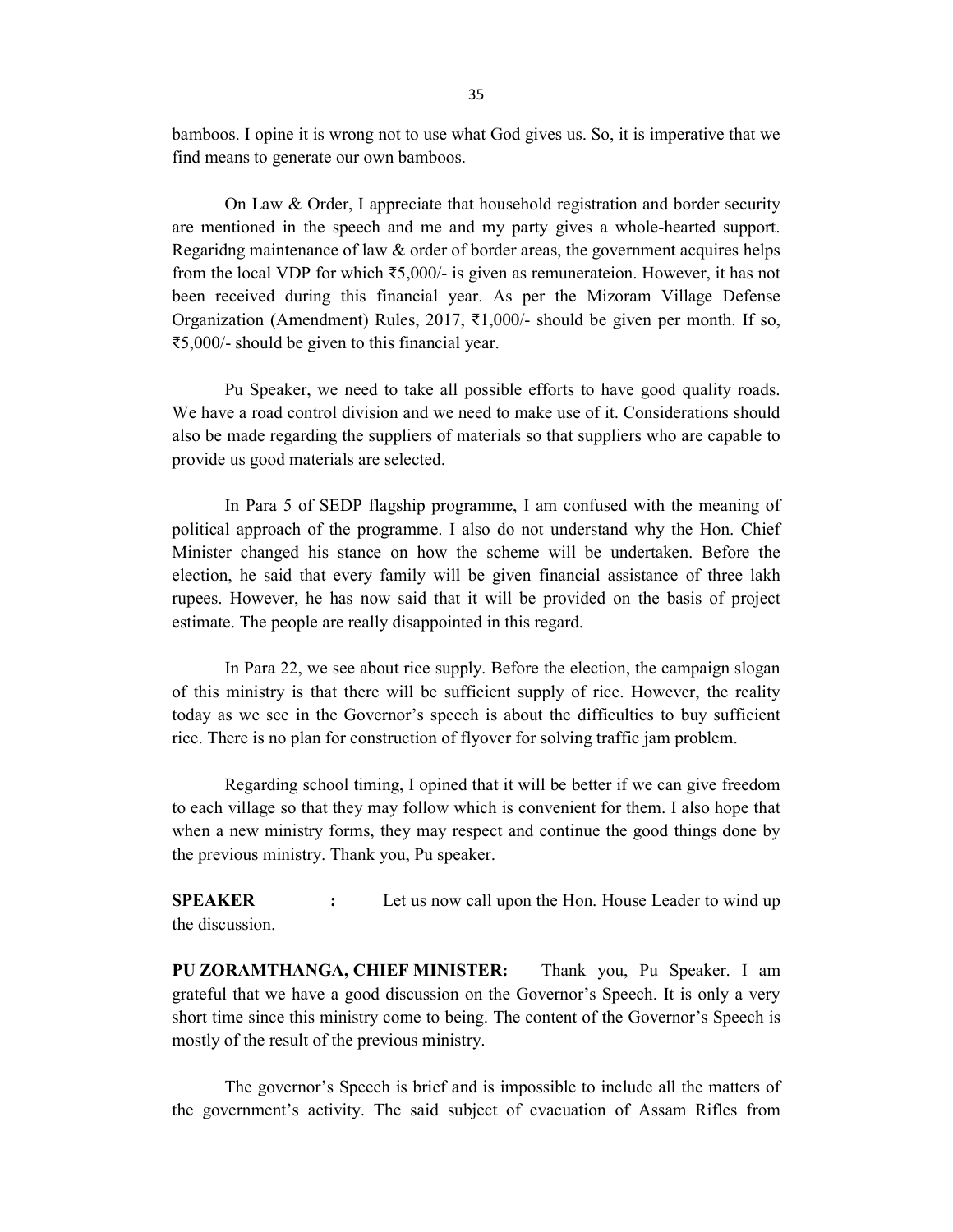Aizawl, it includes all the officer quarters and Mandir as well. I hope this could be carried out soon.

We need to remember that it takes a while to bring about developments. We will learn from our mistakes from the past and bring about more sustainable development in the future. Such is the case in preparing parking places also and we do try to improve the traffic jam problem in Aizawl.

Regarding Healthcare, it is supposed to be included in the budget so as to provide better medical treatment to the poor and the needy. This is one of the priorities of the government.

Even though there is no time to go through the detailed education policy of the government, I would like to state that this government is keen to improve the quality of education in Mizoram. More teachers will be recruited as necessary and proportionate transfer and posting will also be undertaken.

The government is also preparing to impose prohibition in the near future as household registration also is set to be implemented. This is necessary to safeguard our state from external assimilation.

We will go through the SEDP Scheme later on. I opine less than three lakh rupees may enough for some people while it is less sufficient for others. Thus, it will be given as per the necessities.

A big problem we are facing today is that increase of many cancer cases in Mizoram. The causes of some diseases like HIV AIDS are obvious but of cancer desease are unknown. It is vital to take action to minimize cancer cases in our state.

 To sum up, Pu Speaker, there may be many more points to be spoken about. However, we will be having more time during budget discussion also. Therefore, I will end my speech here. I am grateful to see the developments and activities made by the government which is, already stated, the result of the efforts of the previous ministry as well. Thus, the credit goes to them as well. I hope we may pass this motion of thanks unanimously. Thank you.

SPEAKER : Let us now call upon mover of the Motion, Pu F. Lalnunmawia to beg the House for adoption.

Dr. F. LALNUNMAWIA: Thank you, Pu Speaker. I would like to thank all the members who participated in the discussion. I beg the House to adopt this Motion of Thanks on the Governor's Speech. Thank you.